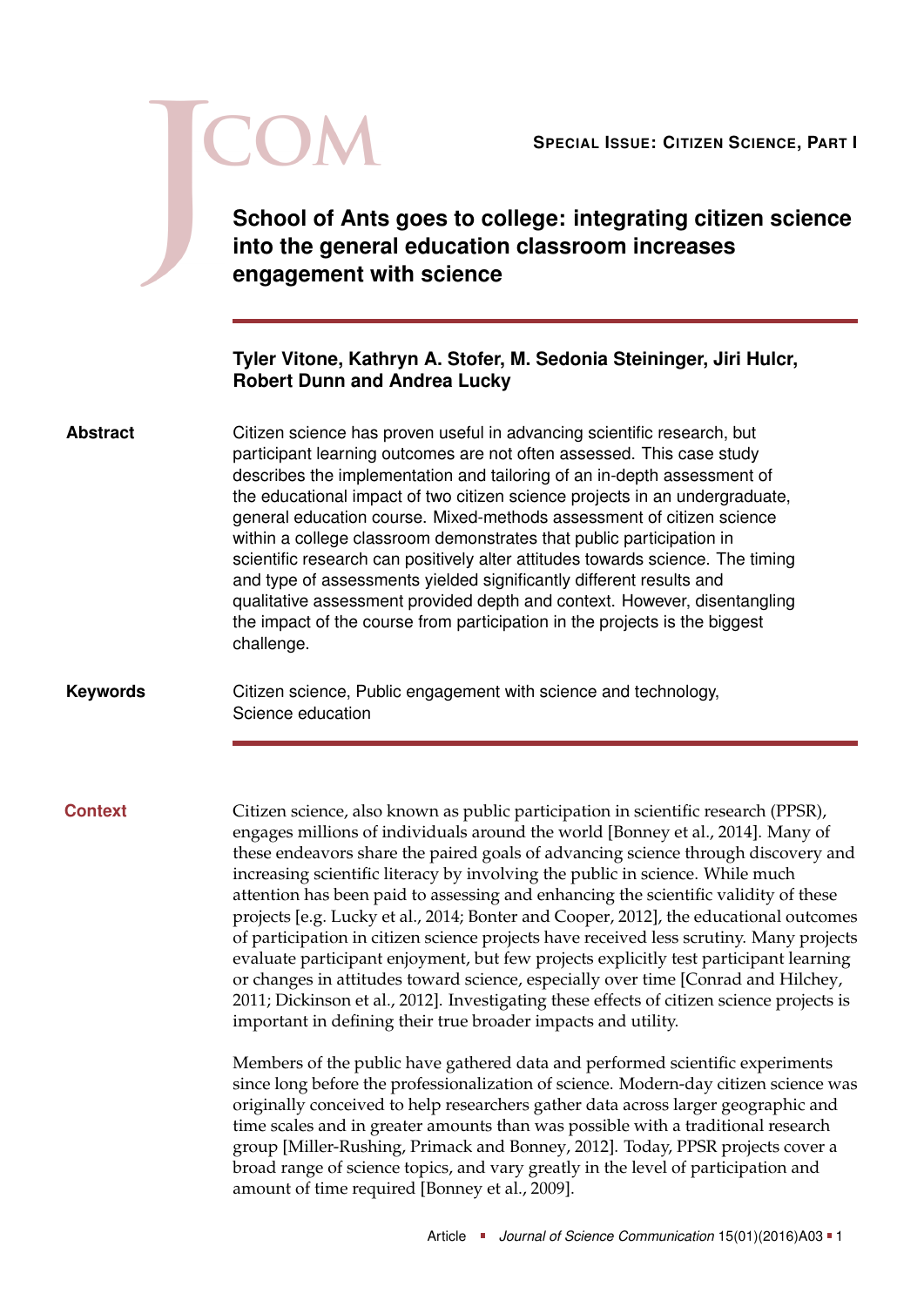Content learning as well as non-science outcomes can be the primary goals of citizen science programs, but more commonly these are treated as complementary to scientific research goals such as investigation and conservation [Wiggins and Crowston, [2011\]](#page-22-0). Educational and affective participant impacts are often assessed in projects deployed in an empowerment or activist framework, where participation involves answering specific (usually community-motivated) scientific questions [Conrad and Hilchey, [2011\]](#page-20-1). In contrast, projects motivated by basic science may focus on scientific outcomes such as the production of scientifically rigorous citizen-collected data, with less attention paid to the personal value to participants [Shirk et al., [2012\]](#page-21-1).

One explanation for this lack of consideration of participant outcomes is the high level of knowledge of participants in projects that build on pre-existing interests such as hobby activities (e.g. bird watching) [e.g. Corin et al., [2015\]](#page-20-3). Research studies have shown that would-be participants who lack pre-existing interest in the topic or external motivation to participate are far less likely to follow through and contribute to a citizen science project [Sauermann and Franzoni, [2015\]](#page-21-2).

Other projects that target specific audiences, such as museum visitors or residents of particular geographic areas of interest (for example, urban areas or wetlands) face the challenge of assessing experience in a self-selecting audience comprised of participants with pre-existing exposure to and interest in science, at least in adult programs [Egger, [2007\]](#page-20-4). This bias in participation has prompted calls for programs to focus on engaging non-traditional participant groups [Haywood and Besley, [2014;](#page-20-5) Pandya, [2012\]](#page-21-3), including non-science-attentive audiences. This, in turn, has highlighted a need to assess the educational and participant outcomes of citizen science participation. Currently, many citizen science projects do not explicitly ask, and therefore cannot answer, the questions: *What do participants learn or otherwise gain from participation?* This study outlines our approach to answering these questions in a non-traditional setting, the college classroom.

## *Educational settings*

Citizen science projects are often incorporated into pre-collegiate and informal science education curricula, such as camps and after-school programs. Less commonly, they have been integrated into undergraduate coursework. At present, the college classroom is an under-utilized venue for assessing citizen science participation with non-science attentive audiences. Most colleges and universities require students to complete general education courses in fields outside their area of study. As such, general-education science courses are populated by students with a diversity of attitudes towards and limited experiences with science.

The principal advantage of assessing citizen science outcomes in a university setting is the opportunity to assess educational outcomes over longer time spans and with larger cohorts than is common with individual public participants. Participants drawn from university-level general education science courses for non-science majors can serve as appropriate proxies for the general public in terms of background knowledge about science topics and experience participating in scientific studies. While university students are often considered more highly educated than the general public, these general-education classes target students in the first and second year of college, at an early stage of professional development.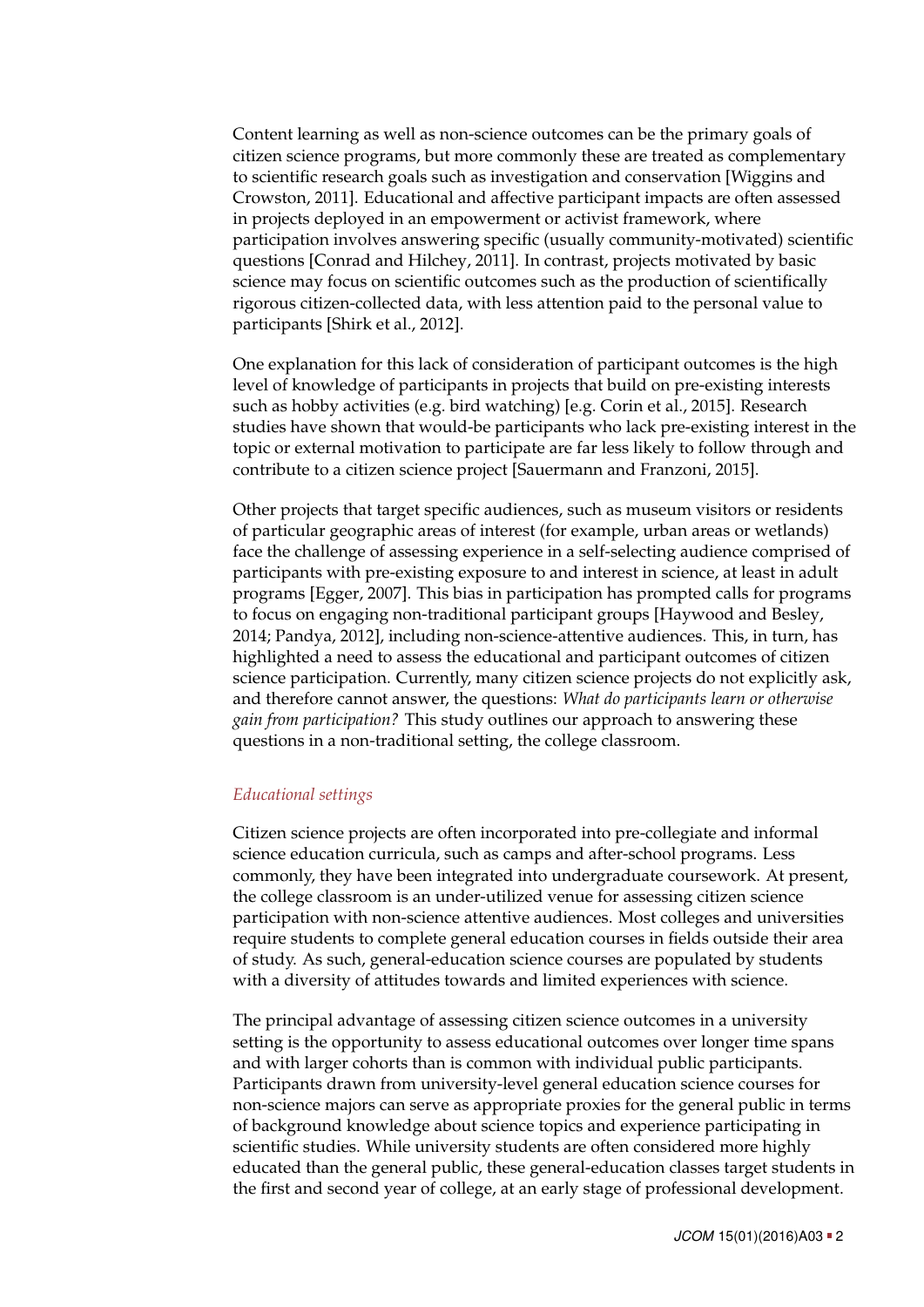Projects that have embedded citizen science in the classroom cite the effectiveness of active learning [Freeman et al., [2014;](#page-20-6) Coleman and Mitchell, [2014;](#page-19-3) Powell and Harmon, [2014\]](#page-21-4), collaborative rather than one-on-one models [Frantz, Carruth and Goode, [2014\]](#page-20-7) and incorporation of open- and inquiry-based approaches to learning [Powell and Harmon, [2014\]](#page-21-4). As such, incorporating citizen science into the general education undergraduate classroom is a promising way to provide authentic research experiences for a diverse range of students with minimal resource demands.

The benefits of experiencing authentic scientific research in an undergraduate setting include helping to stimulate and maintain interest in science and scientific research [Yaffe, Bender and Sechrest, [2014;](#page-22-1) Gasper and Gardner, [2013;](#page-20-8) Jacob, [2012;](#page-20-9) Weaver, Russell and Wink, [2008\]](#page-22-2) as well as increasing self-efficacy and reducing science anxiety [Frantz, Carruth and Goode, [2014\]](#page-20-7). These affective dimensions are important in establishing lifelong attitudes towards science, regardless of career path, and are directly related to science interest and persistence [Wright, Jenkins-Guarnieri and Murdock, [2012\]](#page-22-3). Because some students may not even realize their interest in a scientific career until college [Cannady, Greenwald and Harris, [2014\]](#page-19-4), research experiences provide valuable opportunities in science education at the undergraduate level, particularly in general-education courses. Citizen science thus fits a documented need to include authentic research in undergraduate curricula. As availability of funds, space, and faculty mentors can be limited [Frantz, Carruth and Goode, [2014\]](#page-20-7),

this approach provides an alternative to integrating research into undergraduate experiences and is a potential catalyst for sparking scientific interest.

Although the learning outcomes of citizen science participation have been assessed in the context of several undergraduate programs (e.g. the Citizen Science program at Bard College), these instances have not been course-based. Previous studies have focused on the effect of PPSR on student interdisciplinary thinking [e.g. Bestelmeyer et al., [2015\]](#page-19-5), motivation [Carlsen, Goehring and Kerlin, [2014\]](#page-19-6), and appreciation of specific disciplines [e.g. Blake, Liou-Mark and Lansiquot, [2015\]](#page-19-7). However, an area that has not been explicitly examined is the potential of citizen science projects deployed in the undergraduate setting to generate interest, trust, or intent to participate in science. This study was motivated by the need to understand the learning outcomes and attitude changes that occur as a result of citizen science participation within an undergraduate course context.

### *Assessment*

Clearly defined educational goals and rigorous evaluation allow projects to measure whether or not science outreach activities are successfully meeting intended goals [Varner, [2014\]](#page-22-4). In undergraduate science classes, educational goals often focus on content learning while overlooking attitudes toward science in general or, more specifically, understanding of the nature of science [Egger, [2007\]](#page-20-4). In contrast, citizen science program evaluations have tended to focus on enjoyment and value rather than content learning or behavioral change [Bonney et al., [2009\]](#page-19-2). This omission reflects a lack of effective metrics for studying these programs [Bonney et al., [2009\]](#page-19-2) as well as a lack of explicit educational goals [Varner, [2014\]](#page-22-4).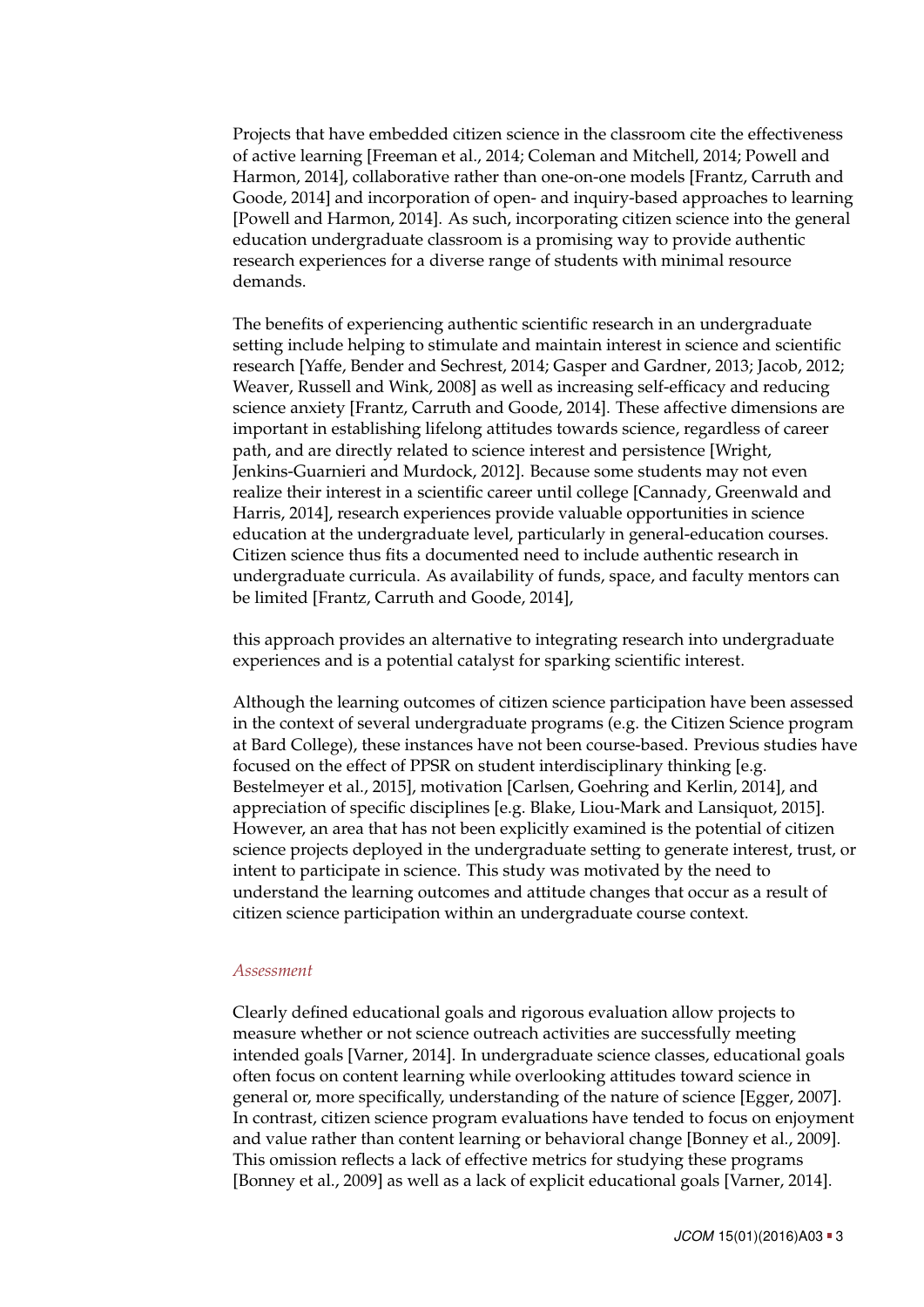Challenges in evaluating citizen science programs include the fact that educational goals for citizen science programs may conflict with engagement goals [Haywood and Besley, [2014\]](#page-20-5). Further, even programs undertaken with appropriate goals and metrics may be unable to show significant participant changes if the particular educational goals are not explicitly addressed in the program activities [Brossard, Lewenstein and Bonney, [2005;](#page-19-8) Crall et al., [2013\]](#page-20-10). In spite of these challenges, such programs show potential for addressing cognitive [e.g. Bonney et al., [2009;](#page-19-2) Jordan et al., [2011\]](#page-20-11), affective [Crall et al., [2013;](#page-20-10) Price and Lee, [2013\]](#page-21-5) and behavioral goals [Nerbonne and Nelson, [2004\]](#page-21-6). Standardization of learning outcomes is becoming more prevalent and can be seen in both cognitive content outcomes and, more recently, behavioral and affective outcomes that can be used to evaluate citizen science programs [Bonney et al., [2009\]](#page-19-2).

**Objective** The focus of this study is to assess the educational outcomes of participant involvement in citizen science. Many PPSR programs now exist as clear examples of successful scientific endeavors that engage public participants. While evaluation of the scientific value of a project is usually integral to the study design, the assessment of educational value for public participants is not. In most cases, educational value is presumed to be high but not explicitly assessed.

> Educational assessment of citizen science participation is logistically challenging because of the diversity of participants' backgrounds and their experiences while participating. Many are one-time participants while a subset may be involved in a project repeatedly. The approach we explore in this study is to conduct longer-term assessments on a population of participants that experiences participation more uniformly. We do this by evaluating learning gains in a classroom cohort of participants where citizen science projects have been incorporated into an educational curriculum. This solution provides a fitting context for assessing knowledge and attitudes before and after participation and offers the opportunity to use diverse testing tools, such as discussions among participants. The classroom is not a panacea for citizen science assessment, however, and the primary challenge of working within a formal education setting lies in disentangling the effects of participating in a single activity (the citizen science project) from the influence of the course overall.

> In this case study we describe the process of designing quantitative and qualitative assessments of two citizen science projects in a university-level general-education science course and outline what type of insight this assessment provides about students' content learning and attitudes toward science. We also highlight the challenges of evaluating project-based learning outcomes in the classroom context.

**Methods** There is a clear need to develop standardized tools and provide a framework for understanding the impact of citizen science participation at multiple levels. At present, evaluation of individual case studies can offer valuable insight into the experience of citizen science participants and the influence of participation on content learning and attitudes about science. Case studies provide a mechanism for studying an instance of a program and its participants in-depth [Yin, [2009\]](#page-22-5), often using mixed methods designs [Johnson and Onwuegbuzie, [2004\]](#page-20-12).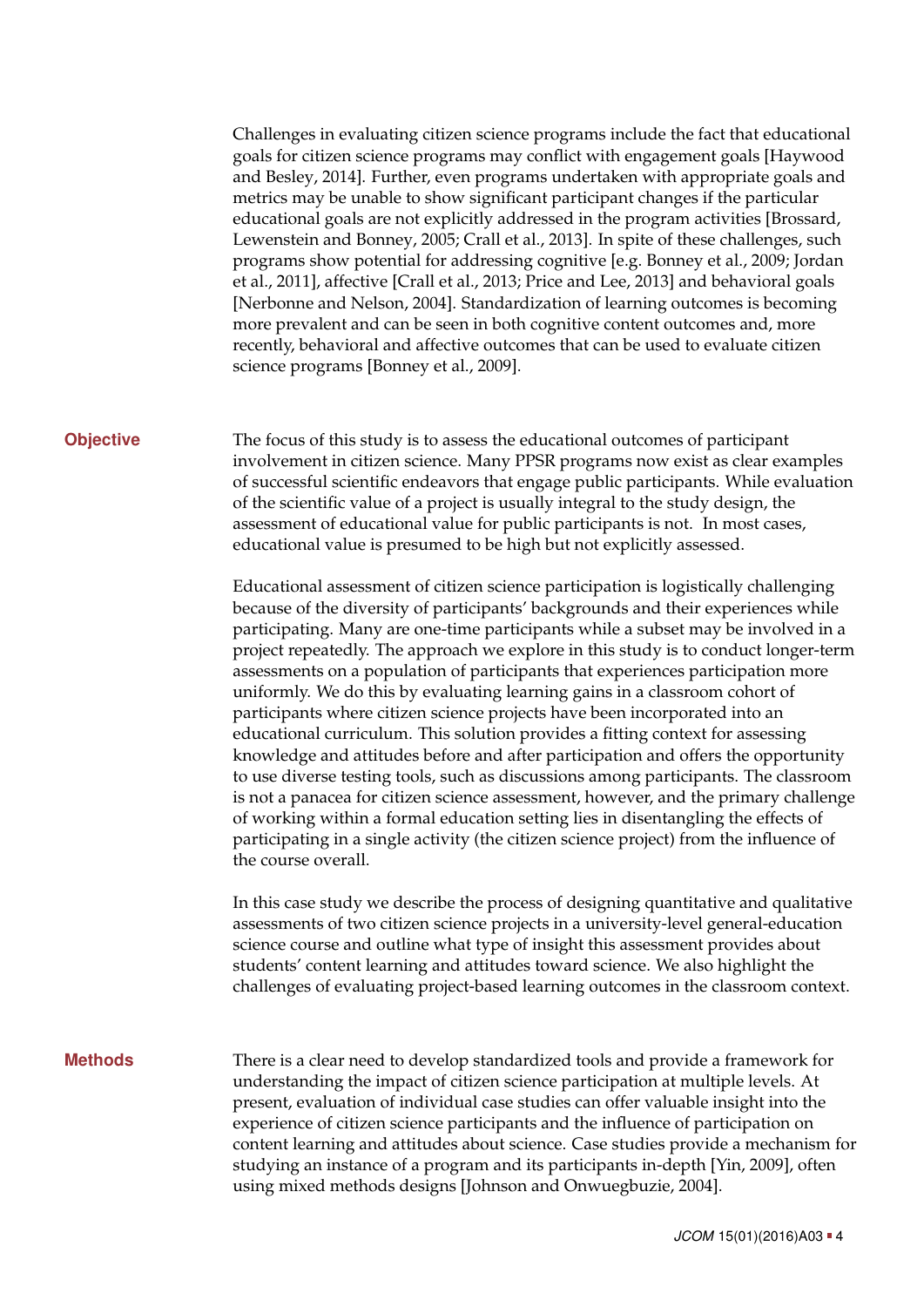A case study approach is often used to build up a rich picture of an entity, using different kinds of data collection and gathering the views, perceptions, experiences and/or ideas of diverse individuals relating to the case. . . it can give the researcher in-depth insights into participants' lived experiences within this particular context" [Hamilton, [2011,](#page-20-13) p. 1].

This case study chronicles an investigation of the affective and learning outcomes of a citizen science program embedded in a general education course for non-science majors at a large research university. In this case study, we present the quantitative and qualitative assessment tools used and data gathered over five semesters of implementation of the project in the classroom.

## *The course*

The citizen science activities assessed in this study were embedded in *The Insects* (ENY 2040), an undergraduate entomology course at the University of Florida. The course fulfills a biology general education requirement and therefore draws a diverse enrollment in terms of students' majors, interest in entomology and interest in and experience with scientific research. Co-authors AL and TV taught this course using the same course structure and content over the period of this study, from 2013–2015.

## *Citizen science activity*

Each student enrolled in *The Insects* was assigned to participate in one of two citizen science projects: School of Ants (SoA) [www.schoolofants.org](http://www.schoolofants.org) or Backyard Bark Beetles (BBB) [www.backyardbarkbeetles.org.](http://www.backyardbarkbeetles.org) Participation in the activity was a required assignment within the course (5% of total grade, based on completion). Both projects were discussed in lectures on the related topics of social insects and insect forest pests, respectively. Participation in each project involved collecting insects locally to contribute to mapping and monitoring studies. Both projects follow simple protocols for collecting insects and recording data and require similar time and effort.

The School of Ants project invites participants to collect ants near a home, school or work by placing crumbled cookies on an index card in two types of environments: a paved space (such as a driveway or sidewalk) and a green space (such as a lawn or garden). Almost universally, ants discover crumbs quickly during warm weather. After one hour, the cards, with ants and crumbs, are scooped into a zip-top plastic bag. Participants record data about collection locality and ambient conditions, freeze the ants overnight and then deliver them in person or by mail to the laboratory of AL at the University of Florida. There, ants are identified to species and the collection locality of each is added to an interactive map of the species' known range. Through the project website, participants learn about the identity and basic biology of the ants they collect, as well as about the species other participants have collected.

The Backyard Bark Beetles project provides instructions for participants to make a simple beetle collection trap using a 2-litre bottle baited with ethanol-based hand sanitizer. Participants hang the trap for 24–48 hours, then collect the trapped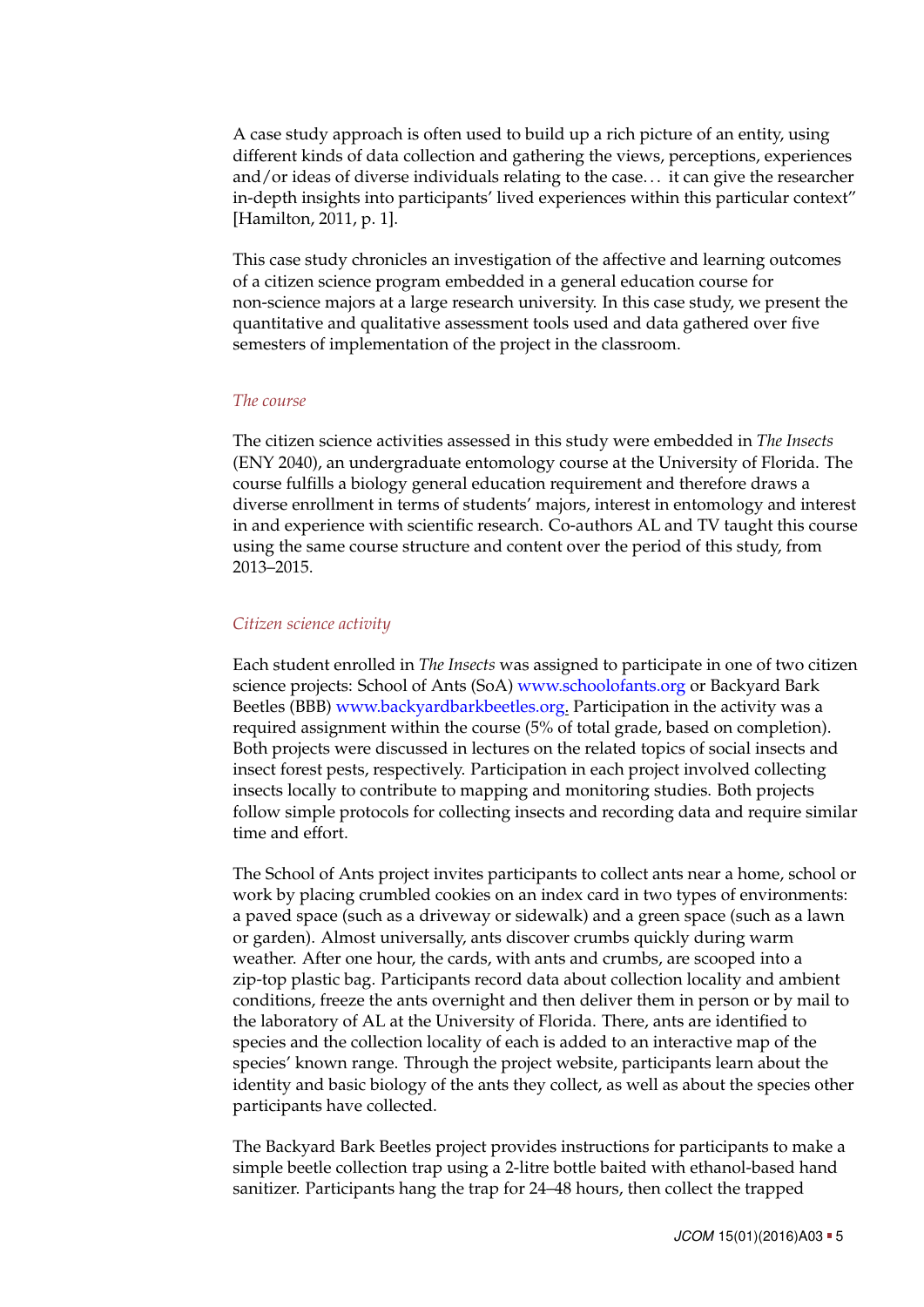| Assessment tool                           |  | <b>Semester</b> |   |  | Total Number of students |
|-------------------------------------------|--|-----------------|---|--|--------------------------|
|                                           |  |                 | 3 |  |                          |
| Focus Group                               |  |                 |   |  |                          |
| Pre- and post tests                       |  |                 | X |  | 102                      |
| Objective questions in assessment         |  | X               | X |  | 102                      |
| Citizen science written discussion        |  |                 |   |  | 102                      |
| Attitude questions in pre- and post-tests |  |                 |   |  | 74                       |
| Retrospective pre- and post tests         |  |                 |   |  | 34                       |

<span id="page-5-0"></span>**Table 1**. A summary of assessment tools used in the course by semester. Tools changed over time to optimize the educational assessment.

beetles into a zip-top bag and either deliver or send the beetles to the laboratory of AL at the University of Florida. Just as in the School of Ants project, the insects are identified and mapped onto an interactive online map. Collectors learn about the species they have collected as well as other species that occur locally.

Students were assigned by the instructor to complete one of the two projects. First, the class was divided into two groups of similar size and background knowledge about insects. Prior knowledge of entomology was assessed based on student performance on an ungraded, objective, multiple-choice pre-test at the start of the course (Supplement 1). The citizen science projects were then assigned to these two groups at random. Students were given approximately one month to independently complete the assigned activity. This assignment occurred mid-semester, after students had been exposed to the basics of entomology: nomenclature, insect identification and insect evolution.

Over the course of five semesters, several assessments were implemented and iteratively refined in order to evaluate the effects of citizen science project participation (Table [1\)](#page-5-0). Assessments began with a pre-course evaluation at the beginning of the semester, consisting of entomology-based content questions. The same survey was issued at the end of the semester as a post-course evaluation. Subsequent additions to the content-based pre- and post-course survey were to introduce affective and value questions and to expand the post-test to include a retrospective pre-test (see *Post-Test* subheading), which asked students at the end of semester to recall opinions and perspectives held at the beginning of the semester. Additionally, qualitative, open-ended discussions were incorporated as a method of assessment, first through a focus group and subsequently through online discussions.

# *Pre-course survey*

A pre-course test assessed students' incoming knowledge about insects and attitudes about science (See Supplement 1). This test included questions directly related to the citizen science project topics (forest insect pests and social insects). In the first semester of evaluation, only content questions were included on this test but in later semesters five subjective questions were included (included in Supplement 1). The subjective questions were included to help tease apart the effect of project participation from the course at large. These questions asked students to rank their opinions/views on their: 1) trust in science, 2) interest in science, 3)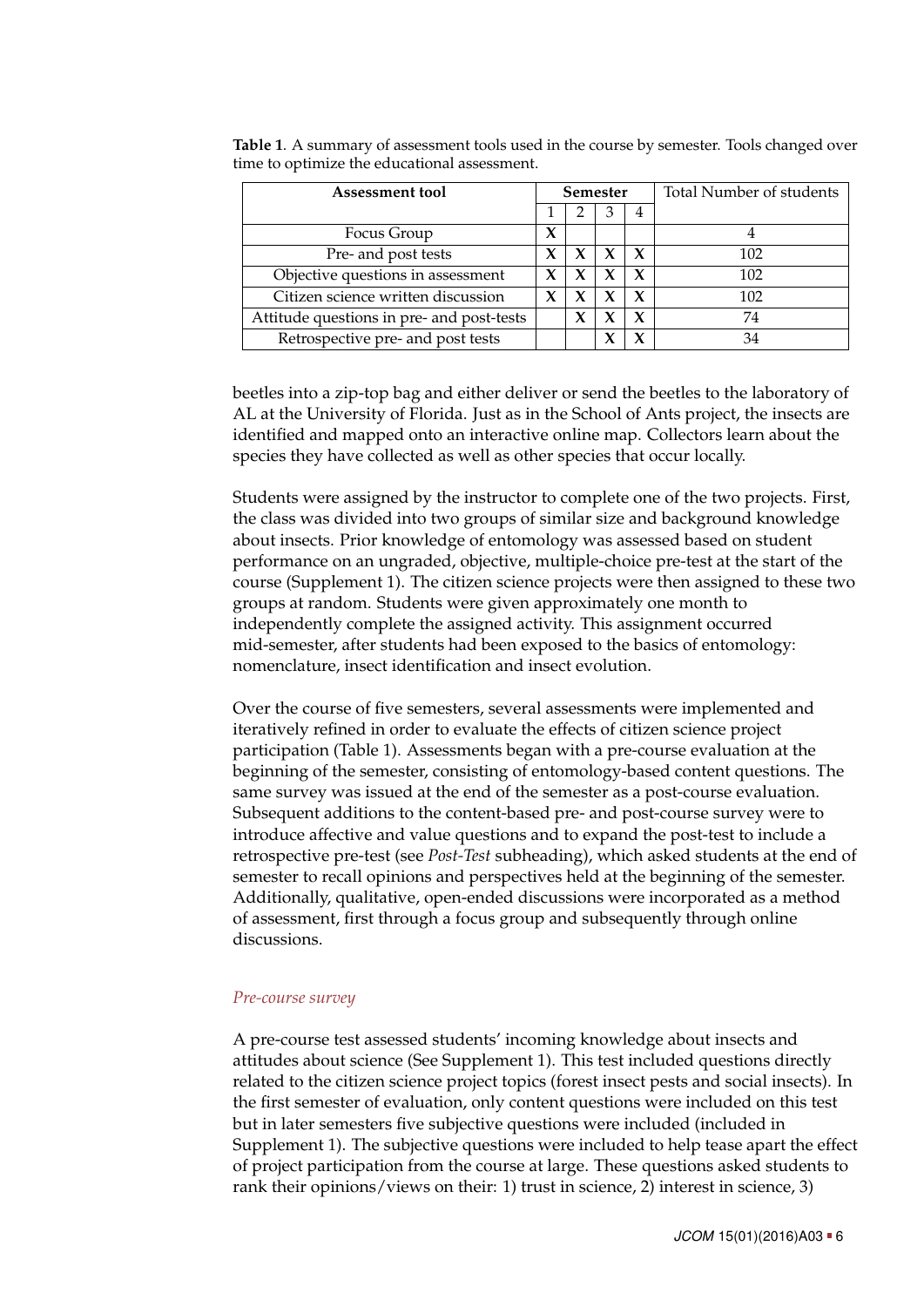interest in entomology, 4) interest in participating in scientific activities (i.e. citizen science, research) as one of five increasing ranks (low, low-medium, medium, medium-high, high) and 5) the importance for the general public to be informed about science and technology as one of five increasing ranks (not important, minimally important, somewhat important, very important, extremely important). Of these questions, number 4 most directly assessed students' opinions on the citizen science project.

### *Post-course survey*

To assess student improvement and opinion changes over the semester, an ungraded post-course survey, identical to the pre-course survey, was presented to students at the end of the course (see pre-course survey in Supplement 1). In later iterations of the course, the post-test structure was modified to include two sets of the same questions, but qualified differently. The first questions asked students to recall their opinions at the beginning of the course, using "*Before* taking this course. . . " language. This is known as a retrospective pre-test [Campbell and Stanley, [1963\]](#page-19-9). The second questions were the traditional "post-test" to collect student opinions at the end of the course — questions with "After taking this course. . . " language. The final version of this assessment thus included 'pre-course', post-course' and 'retrospective-pre-course-' tests in order to account for difference in perspective from the beginning to the end of the semester. This can account for, for example, students forgetting how they completed the pre-course survey. More interestingly, this can identify shifts in students' perceptions of their own pre-course positions as a result of experience gained over the semester [Sibthorp et al., [2007\]](#page-21-7).

### *Discussions*

An optional focus group discussion was held during the first semester of assessment to gauge students' perspectives on how participation in a citizen science project affected their learning in the course. The anonymous discussion was led and recorded by trained facilitators from the UF Teaching Resources Center who were not connected to the course. Facilitators compiled student responses so that individual student identities remained anonymous to instructors. Because a limited number of students (4 out of 38) opted to participate despite incentives (free pizza, contribution to educational research), this assessment tool was replaced in subsequent semesters by a graded, written discussion on the topic of citizen science. Grading for this assignment was explicitly based on completion, not content, in order to encourage authentic viewpoints. Students were prompted to address the question "*Can Citizens be Effective Scientists?*" by the following instructions:

Based on your experience with our citizen science activity, do you think engaging non-scientists is the way to move forward with large-scale science? Or, alternatively, do you think that the benefits of citizen science lie largely in the realm of science education? Offer examples of the following in your commentary:

1. An example of how the field of science itself can benefit from scientific initiatives that involve the public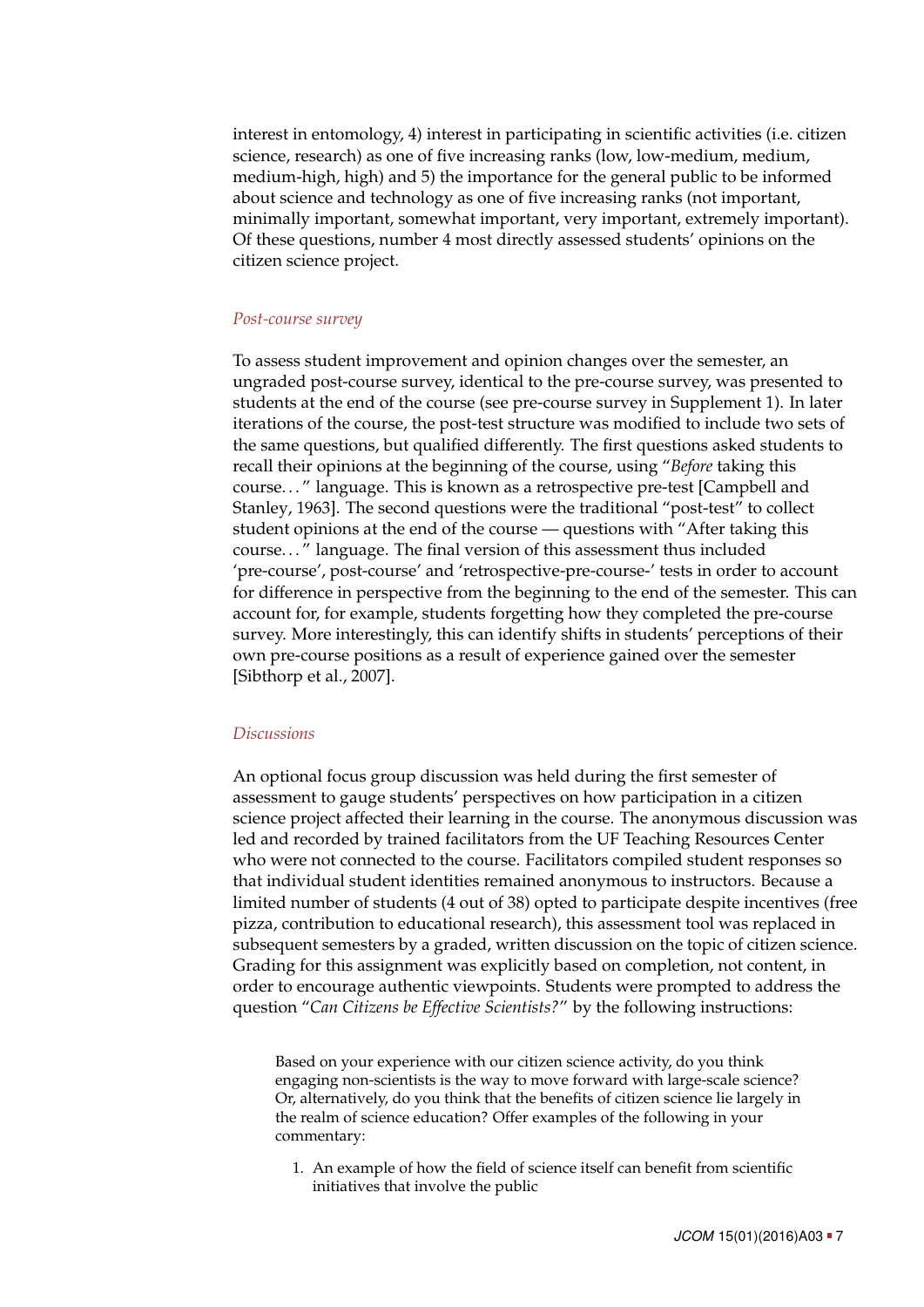- 2. A long-term benefit for the public involved in these projects
- 3. List at least TWO challenges that citizen science projects might face
- 4. As always, make sure to end with a question to keep the discussion moving forward

In order to minimize bias in student discussion responses as a consequence of this being a graded assignment, students were explicitly informed that their discussion grade would be based on completeness, not on content, and that there were no correct answers. Discussion instructions emphasized the expectations of thoughtful opinions, respectful dissent and drawing upon the support of facts. By the time students completed this discussion (the sixth of six during the semester) they were familiar with the grading scheme, in which full points were assigned for a response which, at minimum, answered all prompts. Students were able to read and respond to classmates' responses only after completing their own. While we cannot be certain that students felt completely comfortable answering honestly in a graded discussion, we were encouraged that this was the case for most students based on the length of responses and the appearance of negative responses. Most students answered in approximately 200–300 words (minimum would have required approximately 50 words). In each semester, some students included negative perceptions of citizen science's value for science and/or education, although these constituted the minority of responses.

### *Consent, confidentiality and data exclusion*

All students taking the course were informed that the class was connected to a study on education and had the option to opt out of having their data included in this study. Study design and consent language were approved by University of Florida's Institutional Review Board (IRB#2014-U-703). Data from individual students were excluded from analyses based on student choice to opt-out, failure to complete the pre- and/or post-test and failure to complete the assigned citizen science activity. Data for each student were de-identified after the close of each semester (names replaced with numbers; the key controlled by the instructor) before analyses were performed.

#### *Data analysis*

Paired t-tests were performed to test for changes in mean opinion ranks of students among the pre-, retrospective-pre-, and post-course tests. Discussion prompts were analyzed using thematic coding [Auerbach and Silverstein, [2003\]](#page-19-10) to find repeating elements. As we were specifically interested in students' positive and negative reactions to citizen science, we used these as initial expected codes [Miles and Huberman, [1994\]](#page-21-8), but we also remained open to emergent codes [Bogdan and Biklen, [2007\]](#page-19-11). We also looked specifically at the question of benefits of citizen science to society for examples given in lecture versus student-generated examples.

Student responses were analyzed to determine: 1) what students considered to be a long-term benefit for the public (question 2) and how this differed from what was taught in lecture, 2) what students listed as challenges to projects, 3) whether they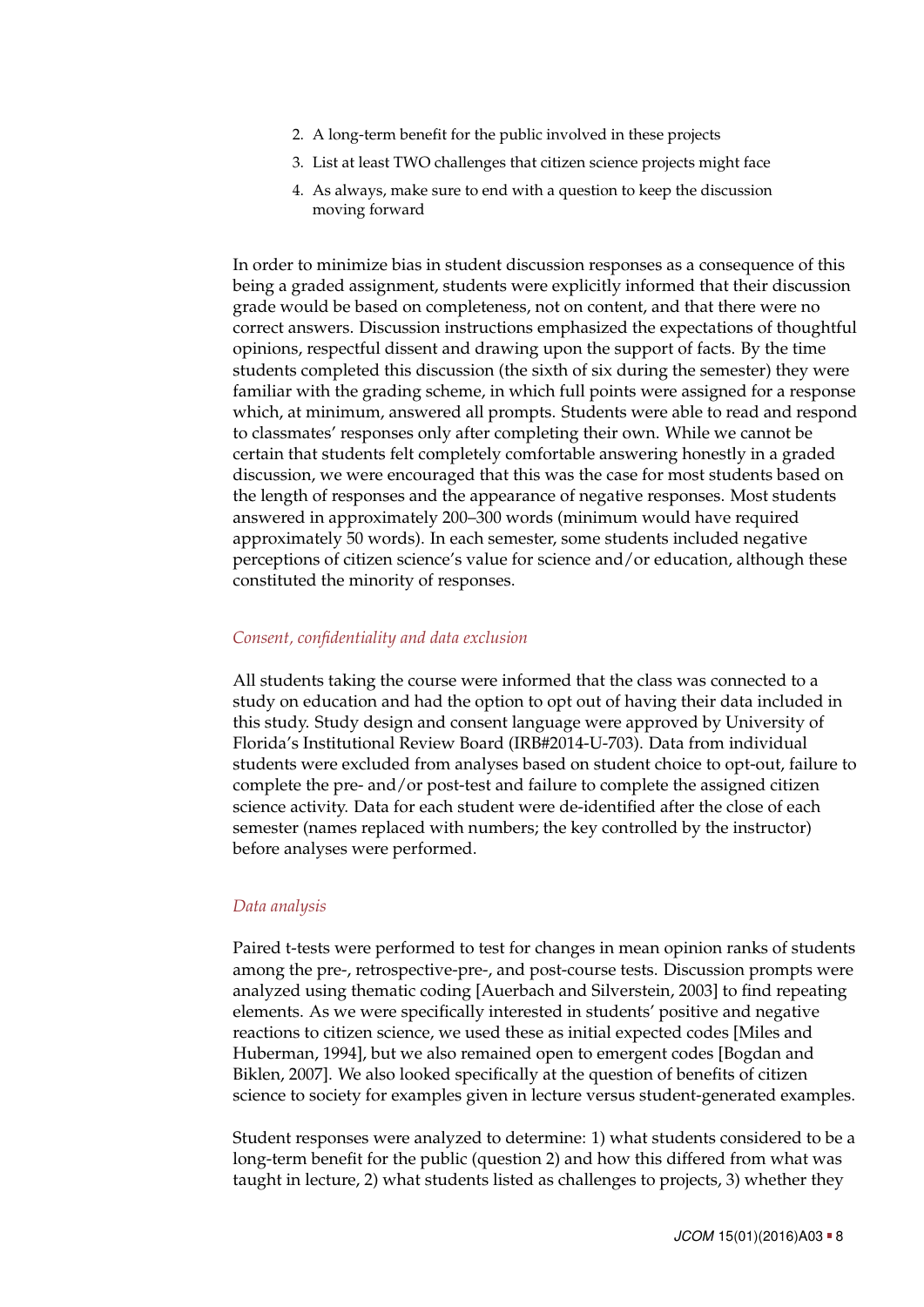mentioned if they had ever heard of citizen science before taking this course, 4) whether they stated that would participate in another project and under what circumstances, and 5) whether they listed another citizen science project (or other relevant online source) they came across on their own in response to this discussion.

**Results** The final version of the course assessment consisted of 1) a pre-test of content-based and subjective, Likert-type scale questions at the beginning of the semester, 2) online discussion boards specifically addressing the citizen science project participation, and a 3) a post-test of content-based and subjective, Likert-type scale questions at the end of the semester as well as 4) a retrospective pre-test comprised of only subjective questions, issued at the end of the semester.

#### *Content mastery*

Student performance on post-test content questions was not correlated with participation in either of the projects. Both the group assigned to the School of Ants project and the group assigned to the Backyard Bark Beetles project showed increased numbers of correct responses on both questions related to ants and to beetles between pre- and post-tests. Increased content-specific performance, however, was not associated with the specific project assignment (Figure [1\)](#page-8-0).



<span id="page-8-0"></span>**Figure 1**. Percentage of correct responses on the ant and beetle specific test questions at the start and end of the course. Projects were assigned to students, and project groups were arranged so that each included students with equivalent pre-course knowledge of entomology. Dark shaded bars show improvement so that the total height of the bar indicates the percentage of students correctly answering the question at the end of the course. Actual percentage correct shown within each bar (Backyard Bark Beetles, n = 49 students; School of Ants, n = 53 students). Photos (not to scale) courtesy of Jiri Hulcr (beetle = *Hypothenomus* sp.; [http://www.ambrosiasymbiosis.org/\)](http://www.ambrosiasymbiosis.org/) and Alexander Wild (ant = *Tetramorium* sp. E; [http://www.alexanderwild.com/\)](http://www.alexanderwild.com/).

# *Attitudes about science*

There were significant differences in the mean rank of students' attitudes at different points in the course (Figure [2\)](#page-9-0), suggesting that the timing of the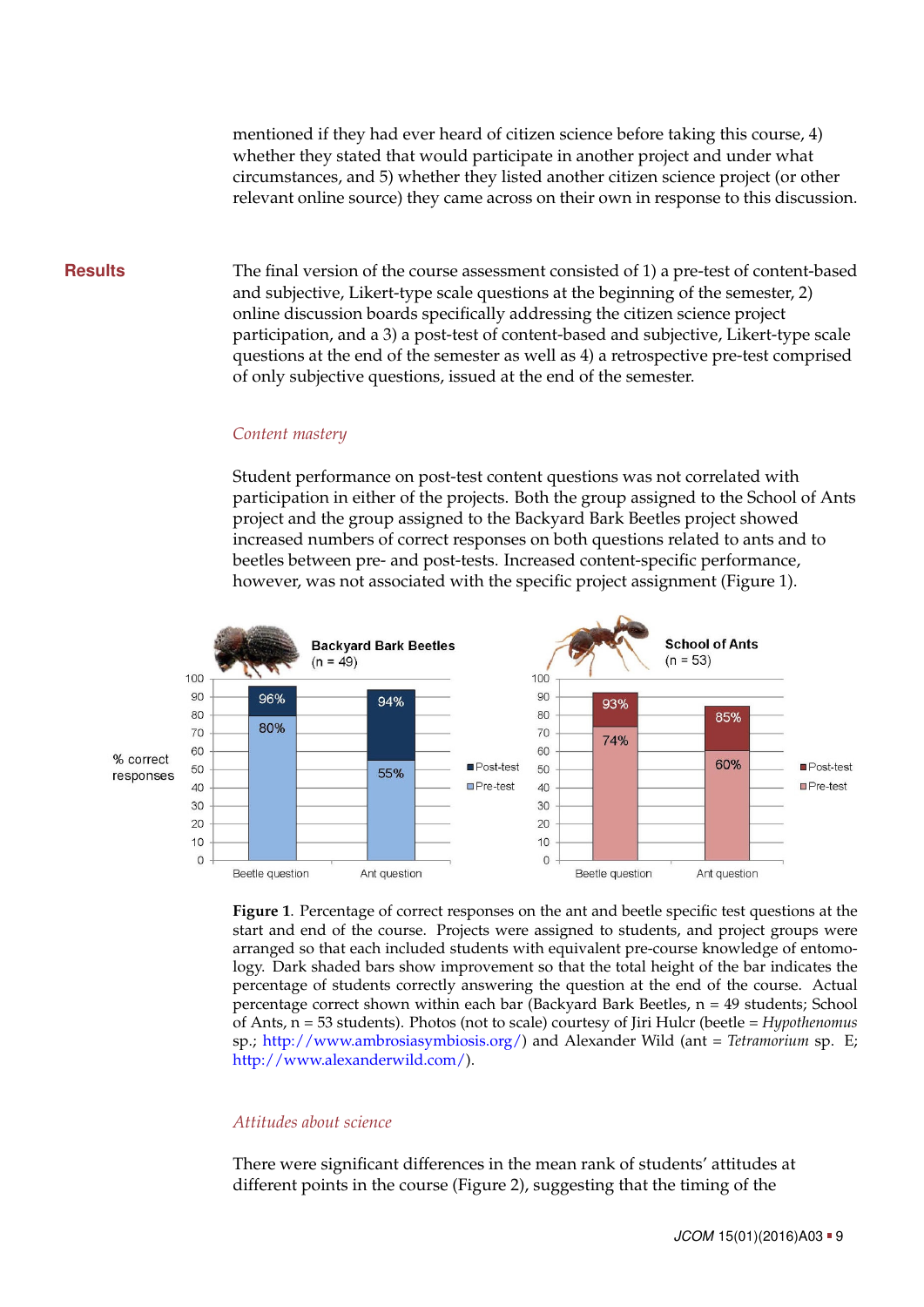assessments significantly affected results. When using paired sample t-tests to compare students' pre-test ranks at the beginning of the course to their ranks in the "*After* taking this course. . . " questions, only one attitude change was significant the mean rank in interest in entomology was significantly higher after taking the course (p = 0.003). However, when comparing the retrospective pre-test ("*Before* taking this course...") to the post-test, mean rank change increased in all category questions (with  $p \le 0.03$ ). Analyses also revealed pre- and retrospective pre-test ranks differed significantly for three of the attitude questions. Thus, students ranked their opinions differently in the retrospective-pre-test than they did at the beginning of the course.

The largest positive attitude changes were observed in students' interest in 1) entomology and 2) participating in science (i.e. citizen science projects). These were also the questions with the lowest mean ranks in the pre-tests. Students ranked the importance of a scientifically literate public highest in all tests, regardless of the timing of test administration. Comparisons of pre- post- and retrospective pre- tests include students from only two semesters of the course (when the retrospective pre-test was introduced). However, these data are consistent with the data from pre- and post-tests from all semesters of the course.



<span id="page-9-0"></span>**Figure 2**. Mean ranking of students' attitude towards five subjective questions about science. A rank of 5 was the most positive score (high interest/extremely important) while a rank of 1 was the most negative score (low interest/not important). Students were assessed at the start of the semester and after taking the course when they also answered a retrospective "*before* taking this course. . . " question. Brackets with a single asterisk (\*) indicate p-values of  $< 0.05$ , double asterisks (\*\*) indicates p $< 0.01$ .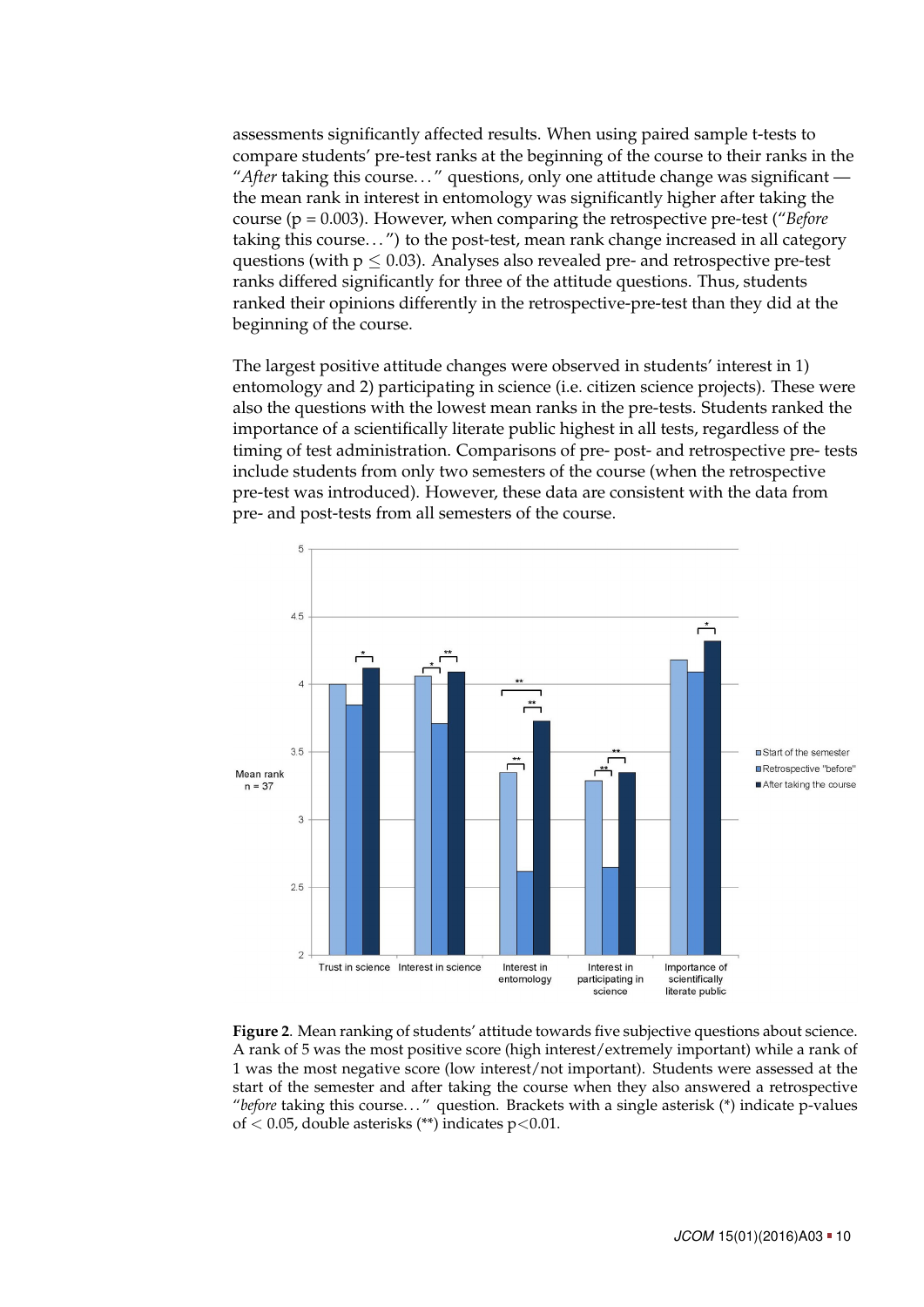### *Student discussions*

Student discussion responses about citizen science participation encompassed the full spectrum, from positive to negative experiences. In discussing the benefits of citizen science to society, the majority of student answers focused on education, awareness, or understanding (69% and 55% of responses, respectively). These can be considered elements of *science literacy,* which was explicitly mentioned as a benefit in the lecture portion of the course. Other benefits explicitly mentioned in class, interest in science and trust in science, were included in only a handful of student responses (12% and 22%, respectively). Students most commonly cited accuracy and motivating the public as challenges to conducting PPSR projects, with one or both mentioned in nearly all student responses. Other challenges, such as time, coordination, and not collecting the right target species were only mentioned once each.

Unprompted comments that were included regularly in student discussions related to knowledge about citizen science. In one semester, over 25% of the class referenced in their discussion post that they were unaware of citizen science projects prior to taking the course. In the same semester, over 30% of students (8 in total) included an unprompted reference to a different PPSR project than those used in the course. In another semester, over 30% of the class indicated that they would participate in another PPSR project if the subject matter interested them.

### *Positive perceptions*

Positive student responses included perceptions that participation in the projects achieved important results with little effort on the part of the participant. "Although it was something small, . . . with the inclusion of everyone else's submission along with mine, a difference is definitely made," noted one participant. Students also saw the value of citizen science in diverse fields, as one said, "[t]here is so much to be discovered by amateur horticulturists, star-gazers, chemists, engineers, entomologists, geologists, biologists, etc., that surely everyone can find something that interests them."

Some students also expressed surprise that they had not heard of PPSR before the class, such as one who said, "[m]y major is nowhere near related to the sciences, but I was still surprised to having never heard of it being discussed by friends who are [science majors]." They also expressed that they learned quite a bit. One noted, "I wasn't originally familiar with Citizen Science, but I would probably do it again if given the opportunity just because of all that I learned from it."

Finally, students reported that the projects were interesting and expressed dismay that more people were not involved or interested, "I think that it's kind of sad that there is a lack of interest in projects like the ones we got to participate in because it wasn't difficult or extremely time consuming." Another said, "I will definitely consider doing another citizen science project and possibly telling my friends and family to join me! I think it's a great hands-on way to learn about community."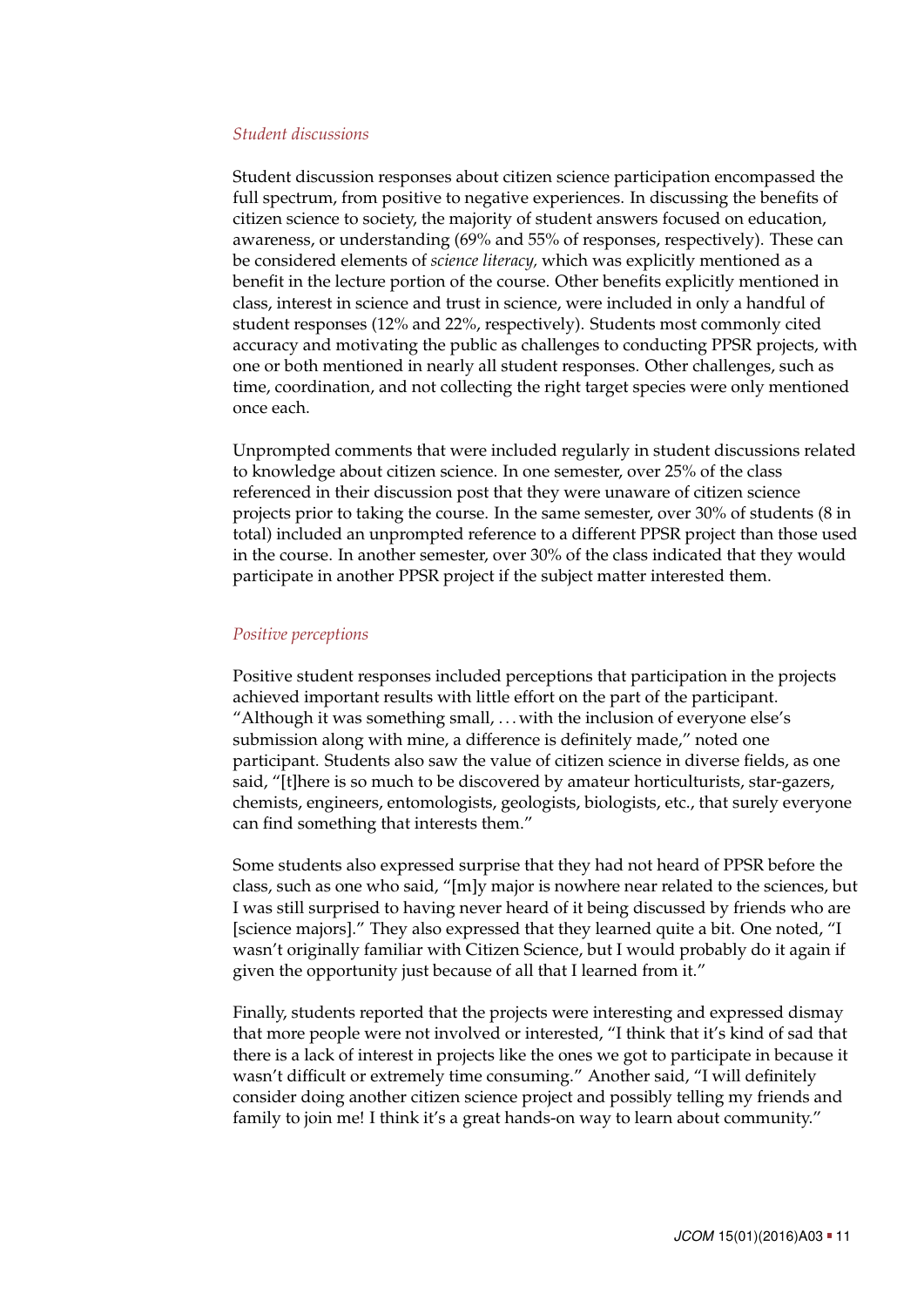# *Qualified perceptions*

Some students felt that citizen science had value to the scientific community, but with limits, and revealingly, voiced doubts about their own expertise, saying, "[w]ith more simple assignments like collecting insects I think I can be of great assistance and perform as the scientists would hope. However, with a more advanced level of science requiring a deeper understanding to participate (say something in organic chemistry), I don't think I can accomplish the tasks at a level the scientists need for accurate/relevant data." A lack of expertise, some suggested, could actually potentially backfire for getting the public engaged in science, as if a participant "make[s] one mistake they will feel as if they should not start over and they may even feel embarrassed at the fact that they messed up their part of the findings."

Other qualified responses pointed out ways that the projects were helpful in making the experience valuable, suggesting "the tasks are broken down into approachable steps that are not overly burdensome, and that people can see how they are a part of something and how their work helps fit into the bigger picture. With the projects we did, it was not too difficult, and there is also feedback with species identification."

## *Negative perceptions*

Negative comments from students showed they had several frustrations with the process of the activity, many of which related to the time and effort to complete the activity. "I would honestly not participate in this particular citizen science project if it was not for a grade. It took lots of time to gather materials and monitor them. There are also unforeseen circumstances that can go wrong, which can leave a person unmotivated to keep going for this type of project. I was in the "School of Ants" and I remember ducks in the area trying to eat the cookies left out for the ants. I ended up having to relocate. It wasn't terrible, but if I had a choice to do it again, I probably would not."

Other student comments revealed questions about the need for citizen science. One student questioned whether any individual's participation, especially as a volunteer rather than someone identified by the scientific team, was necessary, saying "[i]f there are other people who will do the project, then why would I? I would be much more inclined to do this if I was asked as an individual to participate rather than volunteer to do it on my own." Another student did not feel that citizen science did not appeal to values held by the general public, "[m]uch like myself, society has a poor mindset of not engaging in things which does not appear to be interesting or beneficiary, and at face value, citizen science doesn't adhere to either factor. So, citizen science will not work on a larger scale."

Some students' negative comments focused more specifically about the value of citizen science in the undergraduate classroom, or to adult audiences. "When I was doing the ants project my younger nephews were excited to help and wanted to do other projects, personally I was not so excited to do the project because I have other things going on, which is how I feel other adults would be too. When it is geared towards a younger population I think it could be positive and make children want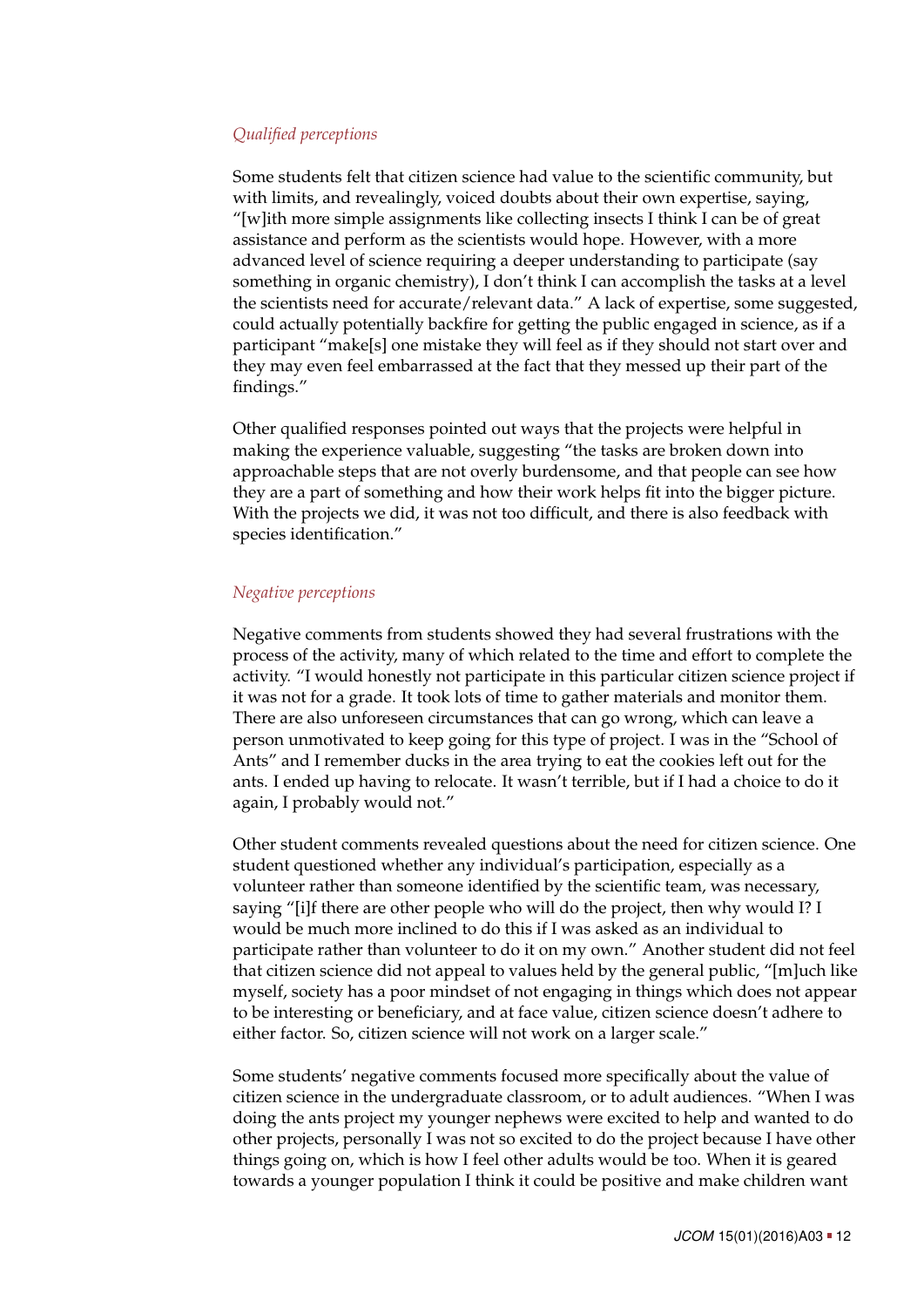to learn more about science." A subset of students expressed concern about the external motivation of a grade detrimentally affecting the quality of data collected, "[m]ost people who become involved in these projects is out of interest and they are careful when conducting their research. However, when it is assigned for a class such as this one, I feel like the chances of error are a lot higher because they are being forced to do it and do not care whether their procedures have errors."

**Conclusions** This study demonstrated that undergraduate classrooms can provide an appropriate context for assessing the educational outcomes of PPSR, particularly for affective including both learning and affective outcomes. The benefits of working in a course setting include the ability to use diverse tools to survey background knowledge and assess post-participation learning gains over longer periods of time than typically possible with public volunteers. Classrooms can also offer a more diverse cohort of participants in terms of background knowledge and interests than the typical audience of citizen science volunteers, who are often driven by their own hobbies and interests. When assessment tools are appropriately tailored to classroom context, they can effectively capture both knowledge gain and attitude shifts. One important challenge to assessing PPSR in formal educational settings, however, is the difficulty in separating the effects of participating in a single project from the overall impact of the course.

### *Assessment methods*

This case study outlined the evolution of a mixed-methods assessment of undergraduate student learning through citizen science participation. The process resulted in a more nuanced understanding of *what* students learn, but also highlighted the importance of how impacts are assessed, over the short- and longterm. Importantly, participation clearly affected attitudes about science. This result is a direct consequence of using an approach that incorporated qualitative and quantitative assessment tools, including both subjective and content-based questions in quantitative assessments as well as structured discussions. Using mixed-methods assessment allowed us to track changes in student attitude and learning over the course of the semester and also to dig deeper into the reasoning behind these shifts. Qualitative discussion questions revealed important insights about student motivation that were not captured in pre- and post-test quantitative comparisons.

In contrast to expectations, participation was not found to affect content knowledge-based student performance. Although our assessments effectively captured attitude shifts as a result of participation in citizen science projects, the quantitative approach used here may not have been powerful enough to detect content-based learning gains. This result contrasts with the findings of Brossard et al. (2005), who reported that participants of a citizen science project gained content knowledge but did not change their opinions of science. A major distinction between these two studies and a possible explanation for the discrepancy is that in the present study the undergraduate course represented a different population sample and context as compared to an audience composed of volunteers. In particular, classroom students participated in citizen science based on course enrollment rather than as volunteers pursuing a personal interest.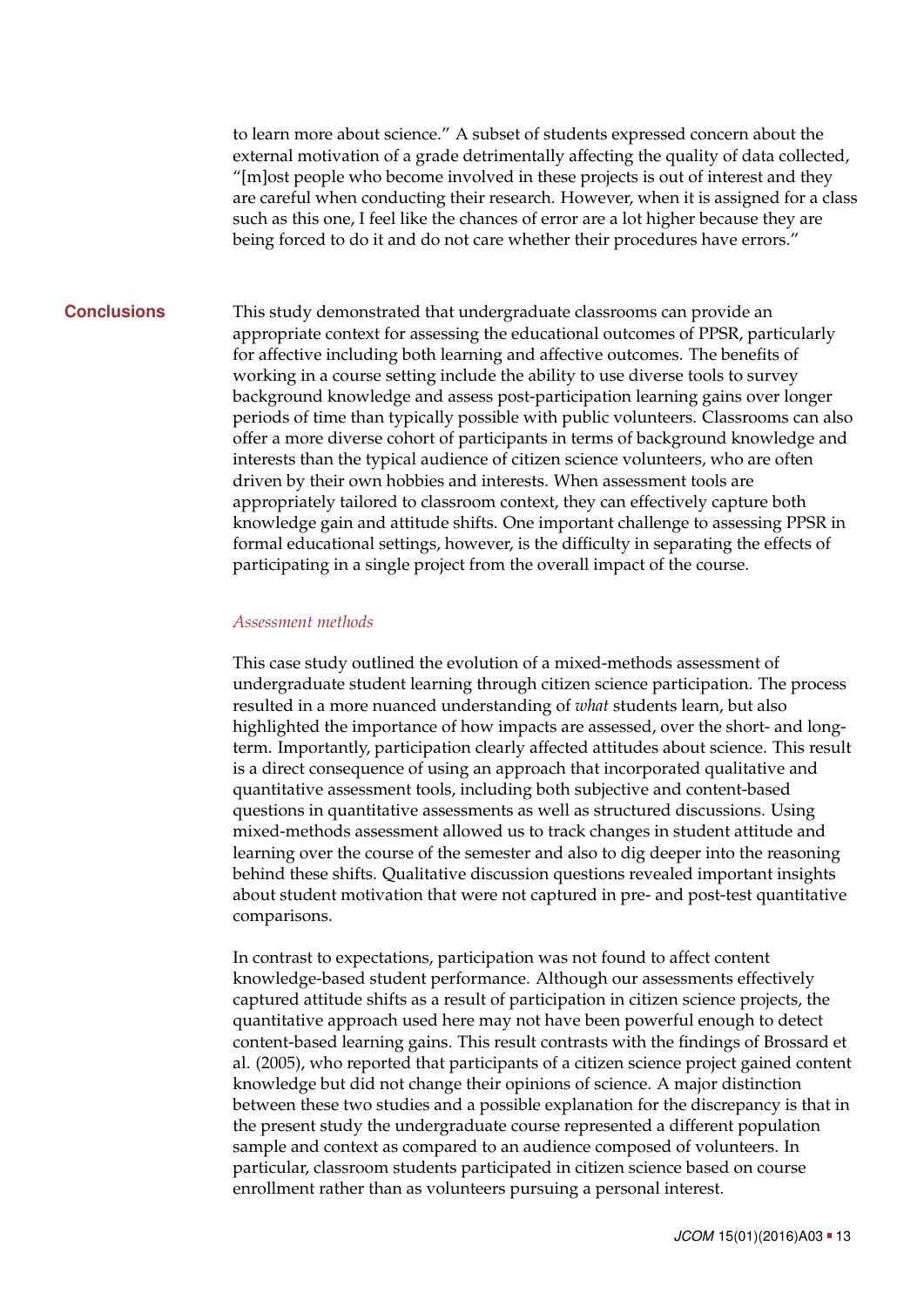Future studies are likely to benefit from inclusion of more extensive content-related quantitative assessments than were used here. Despite the fact that our results did not detect content-based learning gains associated with participation in citizen science projects, we expect that this reflects limitations of the quantitative component of the study. Current literature suggests that participation in citizen science projects can significantly aid content knowledge acquisition and retention, and assessments should aim to test this explicitly.

One challenge to studying educational outcomes in the context of a college course is the difficulty of disentangling the impact of citizen science project participation from the effect of the science course in general. Student performance increases from the pre- to the post-test are certainly due in part to learning gains from lectures and not exclusively as a result of active participation in citizen science. On the other hand, students' attitude changes can be directly tied to personal experience with PPSR through surveys that references citizen science participation. It remains unclear how much learning gains can be attributed directly to citizen science participation. Ideally, researchers designing citizen science assessments in a classroom context should attempt to delineate content between the citizen science project and the rest of the course in order to assess effects of citizen science project participation separately from course material more generally. Specifically, we recommend that in courses where there is significant overlap in the topic of the course and the project (i.e. entomology, as in this study), the focus of assessment should be on attitudes about the mode of participation (i.e. scientific research). Conversely, where the type of participation in the course and project are similar (i.e. in a research methods course) the focus should be on disciplinary content learning.

# *Timing of testing*

The point during the semester at which students were surveyed about their attitudes toward science mattered. Students reported pre-course attitudes very differently when they were asked at the beginning of the course (pre-test scores were neutral) versus when they were asked at the end of the course to remember their attitudes before the course began (retrospective pre-test scores were more negative). This difference, known as response-shift bias, is expected in situations where test-takers lack self-knowledge before gaining experience in a new field (i.e. entomology for non-science students), and is less pronounced in areas where test-takers already have topical expertise (i.e. importance of science literacy). Studies examining this pattern in survey responses have consistently found that retrospective pre-tests provide higher correlations with objective and performance measures than pre-program pre-tests [Sibthorp et al., [2007,](#page-21-7) and references therein].

A possible alternative explanation for this pattern is that students simply may not remember their responses at the start of the semester, although this would be unlikely to result in the significant decrease in perceived knowledge seen here. Another possible explanation consistent with response-shift bias is that the lower scores seen in the retrospective pre-test serves to emphasize the contrast to the post-test. That is, a student who has undergone an attitude shift over the course of the semester can indicate this by selecting a higher score at the end of the semester *and* by selecting a lower score describing pre-course attitudes [Campbell and Stanley, [1963\]](#page-19-9). Because participants' motivation and interest in citizen science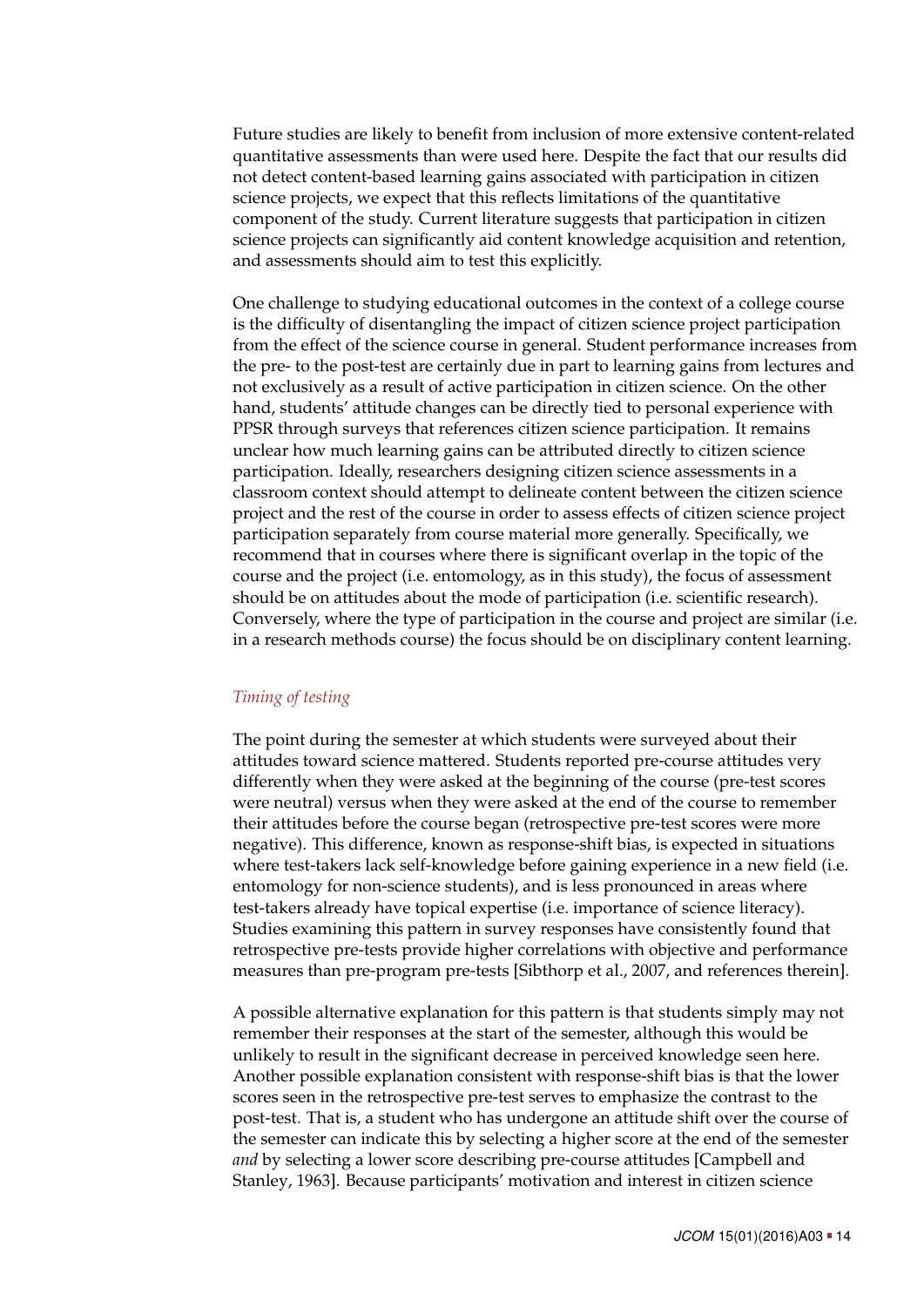projects is dynamic throughout the course of participation [Rotman et al., [2012\]](#page-21-9), timing of testing should be taken into account when designing assessments.

## *Student discussions*

Student discussions provided qualitative insights into the use of citizen science projects in the undergraduate classroom that were not captured with quantitative pre- and post-test comparisons. The student responses included positive and negative perceptions, mirroring patterns from the quantitative data and providing data triangulation. These discussions were particularly insightful regarding ways to better integrate citizen science into the classroom, motivations behind students' performance, and concerns about data quality.

Positive comments underscored the power of authentic experiences to build interest and motivate learning. Many students stated that they would participate in another project and/or gave information about other PPSR projects. This could be an indication that, without being specifically prompted by the instructors, they were open to participating in science and searched for projects that may interest them. The comments also indicated that citizen science was a new concept to many students, pointing to a role for undergraduate classes in increasing awareness about citizen science in general.

The negative comments also hint at larger views about society and science that may not actually be reflective of public perceptions, perhaps a form of situational stereotype threat [Steele, [1997\]](#page-21-10) faced by "non-scientists" asked to perform as scientists, or a manifestation of science anxiety [Alvaro1978; Mallow, [2006\]](#page-21-11). Students may perceive a level of disinterest about science, or that projects such as these are more suited for children, but the American adult public actually reports high levels of interest in science [e.g. Miller, [2010\]](#page-21-12). Students who were frustrated by the process of science and "unforeseen circumstances" (e.g. a duck eating the samples) may not realize this is actually quite common in science practice. For general education science classes, explicit discussion about the relevance of science to society and the process of science (warts and all) is likely to benefit the goals of PPSR and to help students to value, understand, participate in and/or pursue careers in science.

In this study, analyses of discussion responses also revealed concrete suggestions for better aligning projects and assessments with student experience and improving outcomes. When asked to list benefits of citizen science, students most commonly cited environmental awareness, yet this topic was not included in attitude or content surveys, nor was it addressed explicitly in the course or projects. Another area of dissonance was student lack of understanding of the practical concerns of scientists who design and run citizen science projects. Students rarely cited considerations such as time, funding, and collecting relevant data, rather, they viewed the primary challenges of citizen science projects as data accuracy and motivation. Many citizen science projects, including the two used in this study, have demonstrated the accuracy and utility of public collections [Lucky et al., [2014;](#page-20-0) Steininger et al., [2015\]](#page-21-13), but all such programs face logistical and funding hurdles. It is likely that students will feel more confident in their own abilities and prepared to participate in the process if they have a more accurate understanding of the process of creating and running PPSR projects.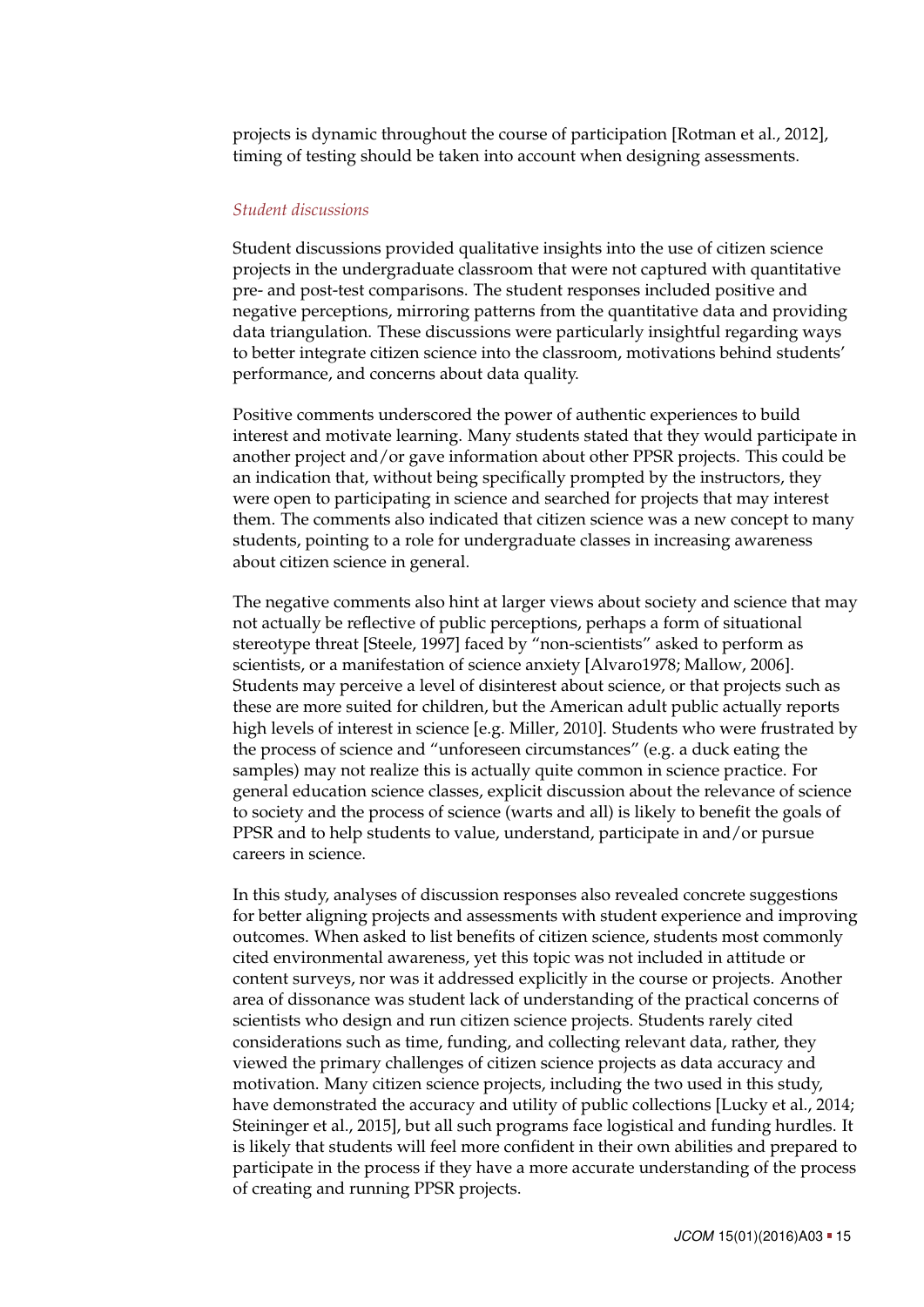In summary, the power of engaging public and educational audiences in authentic research is clear, as it provides understanding and appreciation of the process of science as well as longer-term motivation for sustained science learning [Bell et al., [2009;](#page-19-12) National Research Council, [2005\]](#page-21-14). Incorporating citizen science in college classes is one path toward involving authentic research in the undergraduate classroom that can benefit both science and participants. As such, assessment of educational outcomes should be a priority for citizen science programs, particularly assessments that explicitly consider learning outcomes, both those based on content knowledge as well as those based on attitudes about science.

# **Acknowledgments** We thank all the participants in the School of Ants and Backyard Bark Beetles projects for their engagement. We are grateful to the UF Teaching Resources Center for facilitating focus group discussions. Support for this research was provided by NSF DEB #1256968 and a Roche Teaching Fellowship to AL from the University of Florida's College of Agriculture and Life Sciences. IRB approval was obtained for this research under protocol IRB02#2014-U-703.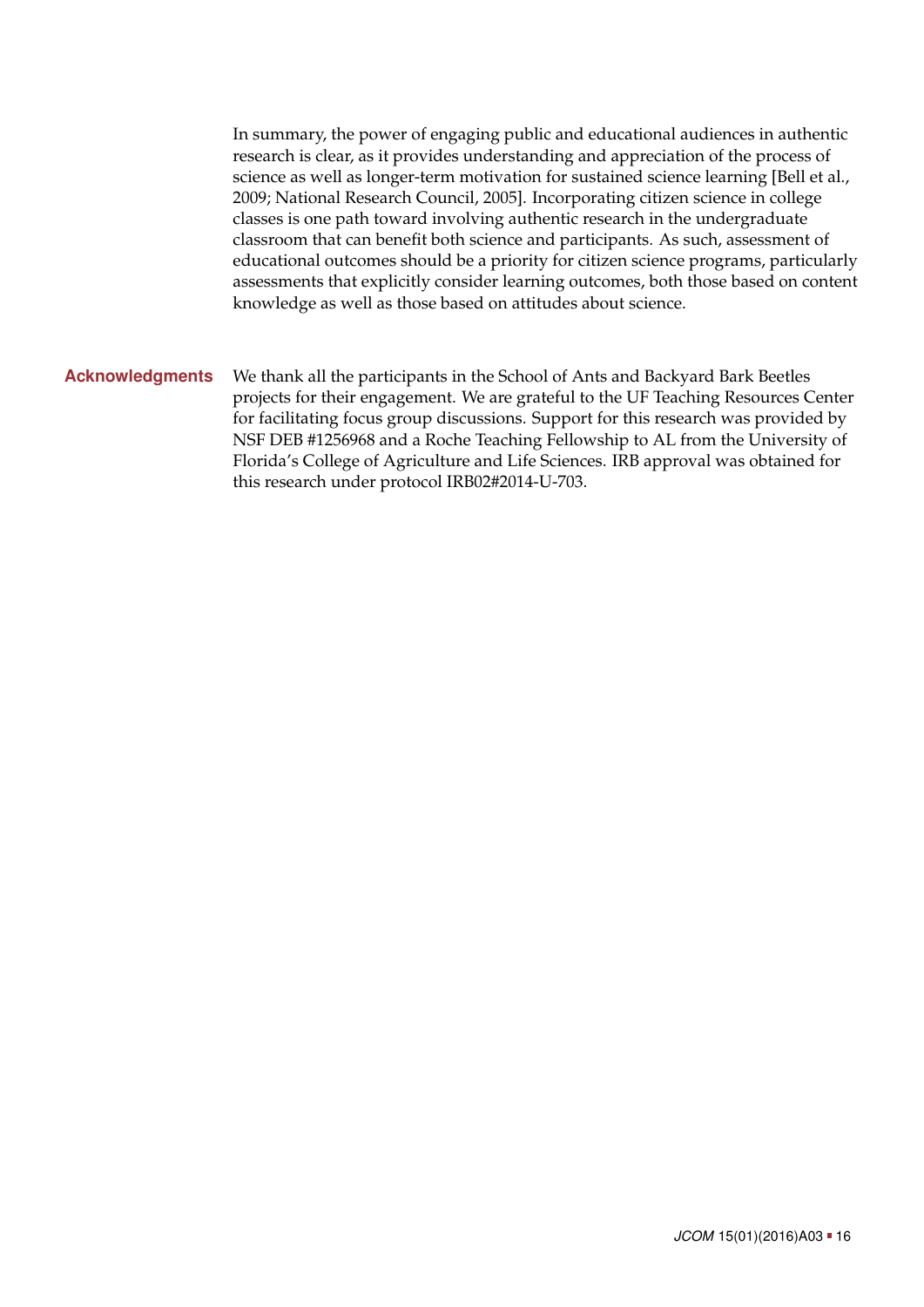#### **Supplement 1** *Assessment tools used in evaluating content learning and attitude about science*  $\circ$   $\circ$   $\circ$

#### **ENY 2040 Prepost ENTOMOLOGY assessment**

**1) How many species of insects do you think can be found in and around your home?**   $0 - 100$ 1001-10,000 10,001-100,000 100,0011,000,000 I don't know **2) Exotic species that become pests when introduced into a new environment are considered:** Native Invasive Health hazards All of the above I don't know **3) Insects are a \_\_\_\_\_\_\_\_\_\_ of animal. Kingdom**  Class Family Species I don't know **4) Insects communicate through chemicals known as:** Musk Trails Pheromones Hydrocarbons I don't know **5) Insects, spiders, scorpions, mites, crabs and shrimp are all examples of \_\_\_\_\_\_\_\_\_\_\_\_\_\_** Arthropods Annelids Crustaceans Vertebrates I don't know **6) Insect that are considered fully 'Social' must have which of the following characteristics?** Fertile queens and sterile workers Elaborate mating displays Large territories A painful defensive sting I don't know **7) The hard outer covering of an insect is known as the \_\_\_\_\_\_\_\_\_\_\_\_\_\_?** Endoskeleton Exoskeleton Hemiskeleton Nanoskeleton I don't know **8) Which group of animals is the most diverse on earth?** Birds

 Fish Spiders Insects I don't know **9) Which group of insects is the most diverse on earth?** Beetles Ants Butterflies Moths I don't know **10) Which insects are common pests of household pets?** Lice Fleas Botflies Rat-tailed maggots I don't know **11) Which insects are NOT important decomposers in forest ecosystems?** Termites Assassin Bugs Beetles Cockroaches I don't know **12) Which of the following insects are the most successful eusocial animals on earth?** Butterflies and Moths Ants and Termites Spiders and Mites Beetles I don't know **13) Which species of insect is the single most important for pollination of crops worldwide?** Honeybee Bumblebee Cabbage butterfly Potato beetle I don't know **14) Which term describes the transition from pupa to adult?** Aposematism Apterygota Entomophagy Metamorphosis I don't know **15) Which type of insect is a destructive forest pest?** Ladybug Silverfish Ant Bark Beetle I don't know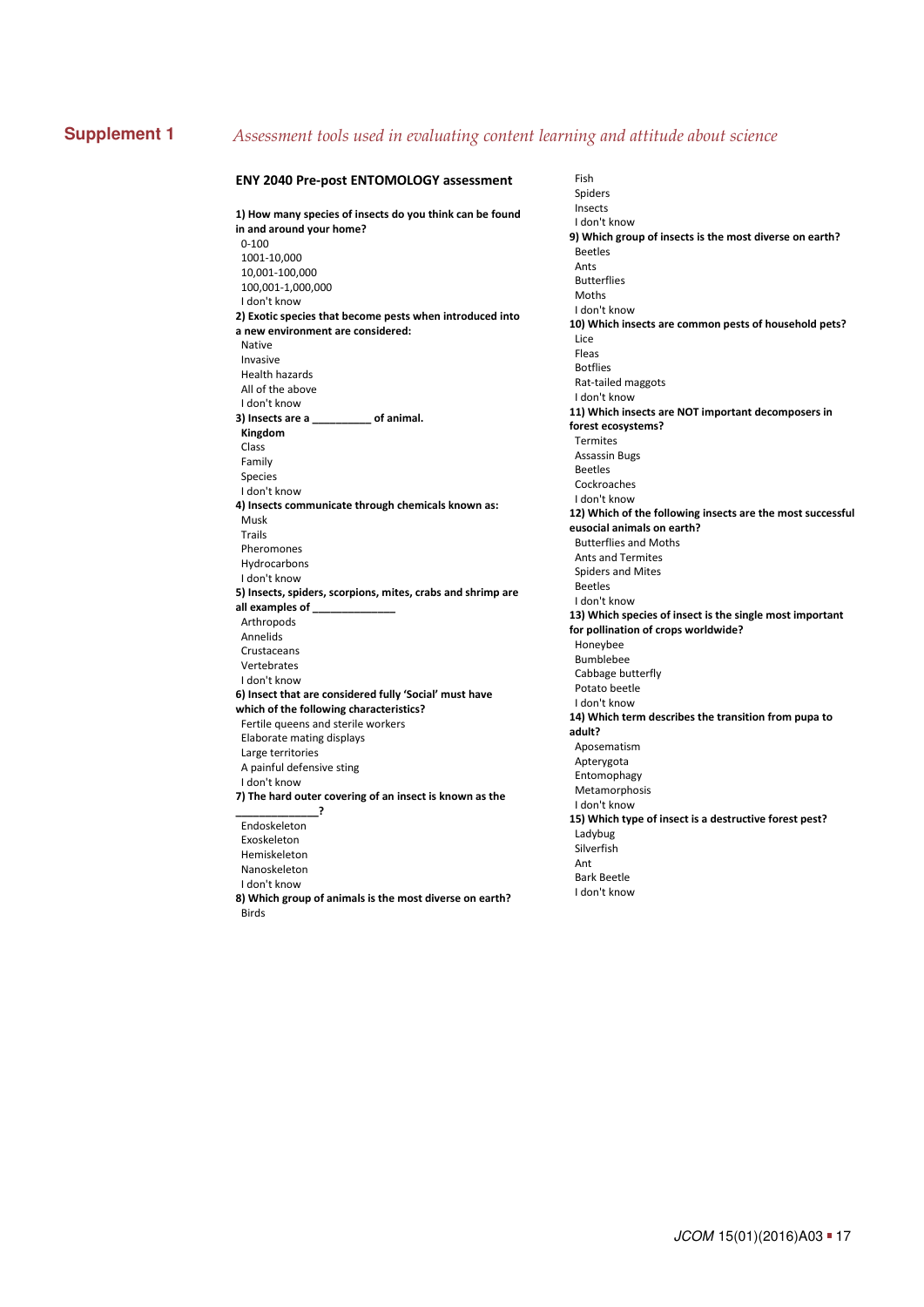#### **ENY 2040 Pre-course Science Attitude Assessment**

**1) I would rate my level of trust in science as:**  Low Low-medium Medium Medium-high High **2) I would rate my level of interest in science as:**  Low Low-medium Medium Medium-high High **3) I would rate my level of interest in entomology as:**  Low Low-medium Medium Medium-high High **4) I would rate my level of interest in participating in scientific activities (i.e. citizen science, research, etc.) as:**  Low Low-medium Medium Medium-high High **5) I think it is \_\_\_\_\_\_\_\_\_\_\_ for the general public to be informed about science and technology:**  Not important Minimally important Somewhat important Very Important Extremely important

#### **ENY 2040 Post-course Science Attitude Assessment**

**1a) I would rate my level of trust in science** *after taking this course* **as:** 

 Low Low-medium Medium Medium-high High **1b) I would rate my level of trust in science** *before taking this course* **as:**  Low Low-medium Medium Medium-high High **2a) I would rate my level of interest in science** *after taking this course* **as:**  Low Low-medium Medium Medium-high High **2b) I would rate my level of interest in science** *before taking this course* **as:**  Low Low-medium Medium Medium-high High **3a) I would rate my level of interest in entomology** *after taking this course* **as:**  Low Low-medium Medium Medium-high High **3b) I would rate my level of interest in entomology** *before taking this course* **as:**  Low Low-medium Medium Medium-high High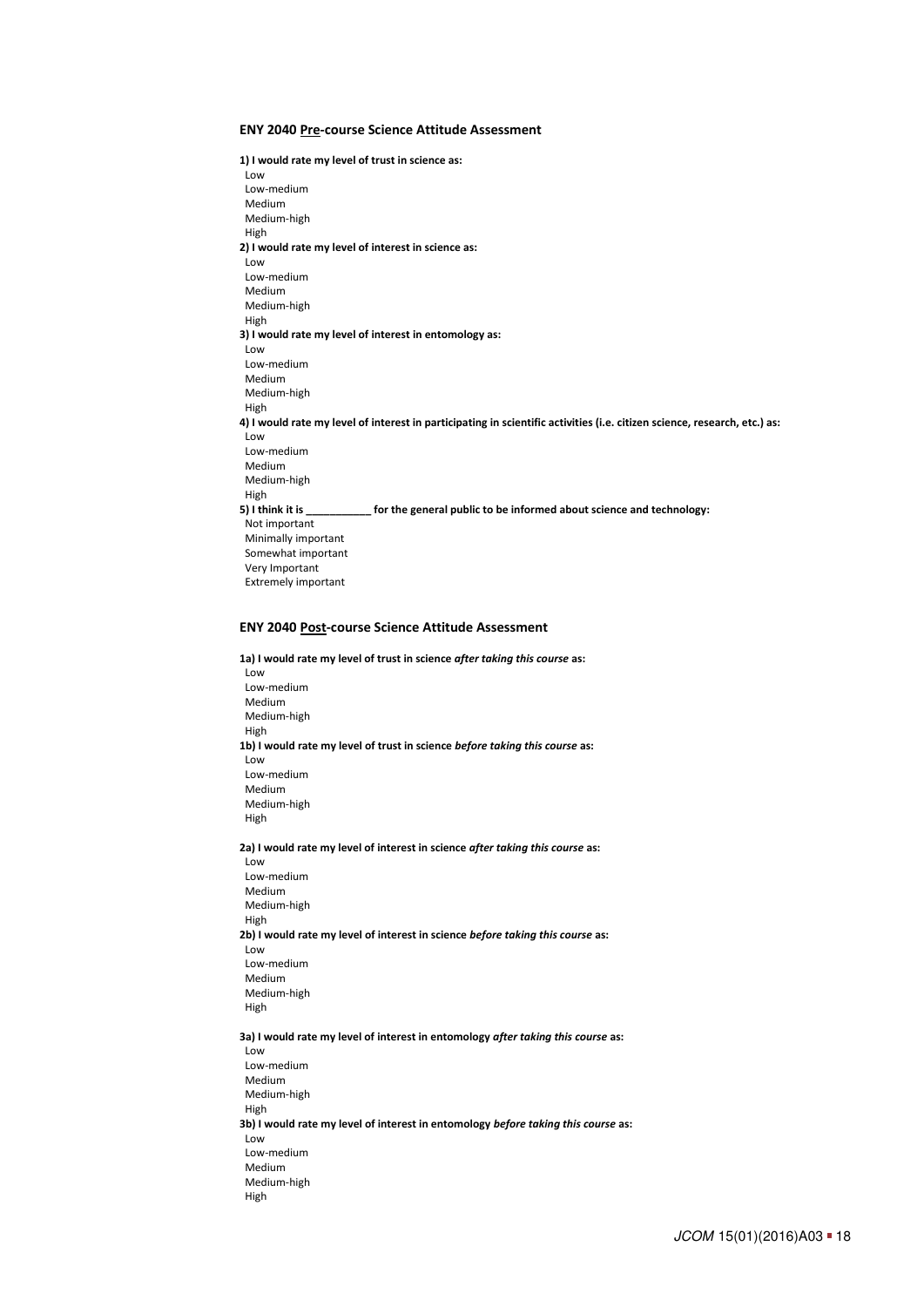**3a) I would rate my level of interest in entomology** *after taking this course* **as:**  Low Low-medium Medium Medium-high High **3b) I would rate my level of interest in entomology** *before taking this course* **as:**  Low Low-medium Medium Medium-high High

**4a) I would rate my level of interest in participating in scientific activities (i.e. citizen science, research, etc.)** *after taking this course* **as:**  Low

 Low-medium Medium Medium-high High **4b) I would rate my level of interest in participating in scientific activities (i.e. citizen science, research, etc.)** *before taking this course* **as:**  Low Low-medium Medium Medium-high

High

**5a)** *After taking this course* **I think it is \_\_\_\_\_\_\_\_\_\_\_ for the general public to be informed about science and technology:** 

 Not important Minimally important Somewhat important Very Important Extremely important **5b)** *Before taking this course* **I thought it was \_\_\_\_\_\_\_\_\_\_\_ for the general public to be informed about science and technology:**  Not important Minimally important Somewhat important Very Important Extremely important

#### **ENY2040 Discussion Question**

**Question**: Can Citizens be Effective Scientists?

NOT FOR DISTRIBUTION JCOM\_017A\_0615 v2 **Instructions**: Based on your experience with our citizen science activity, do you think engaging non-scientists is the way to move forward with large-scale science? Or, alternatively, do you think that the benefits of Citizen Science lie largely in the realm of science education?

Offer examples of the following in your commentary:

1) An example of how the field of science itself can benefit from scientific initiatives that involve the public

2) A long term benefit for the public involved in these projects

3) List at least TWO challenges that Citizen Science projects might face

4) As always, make sure to end with a question to keep the discussion moving forward

Looking forward to your contributions to the discussion!

Dr. Lucky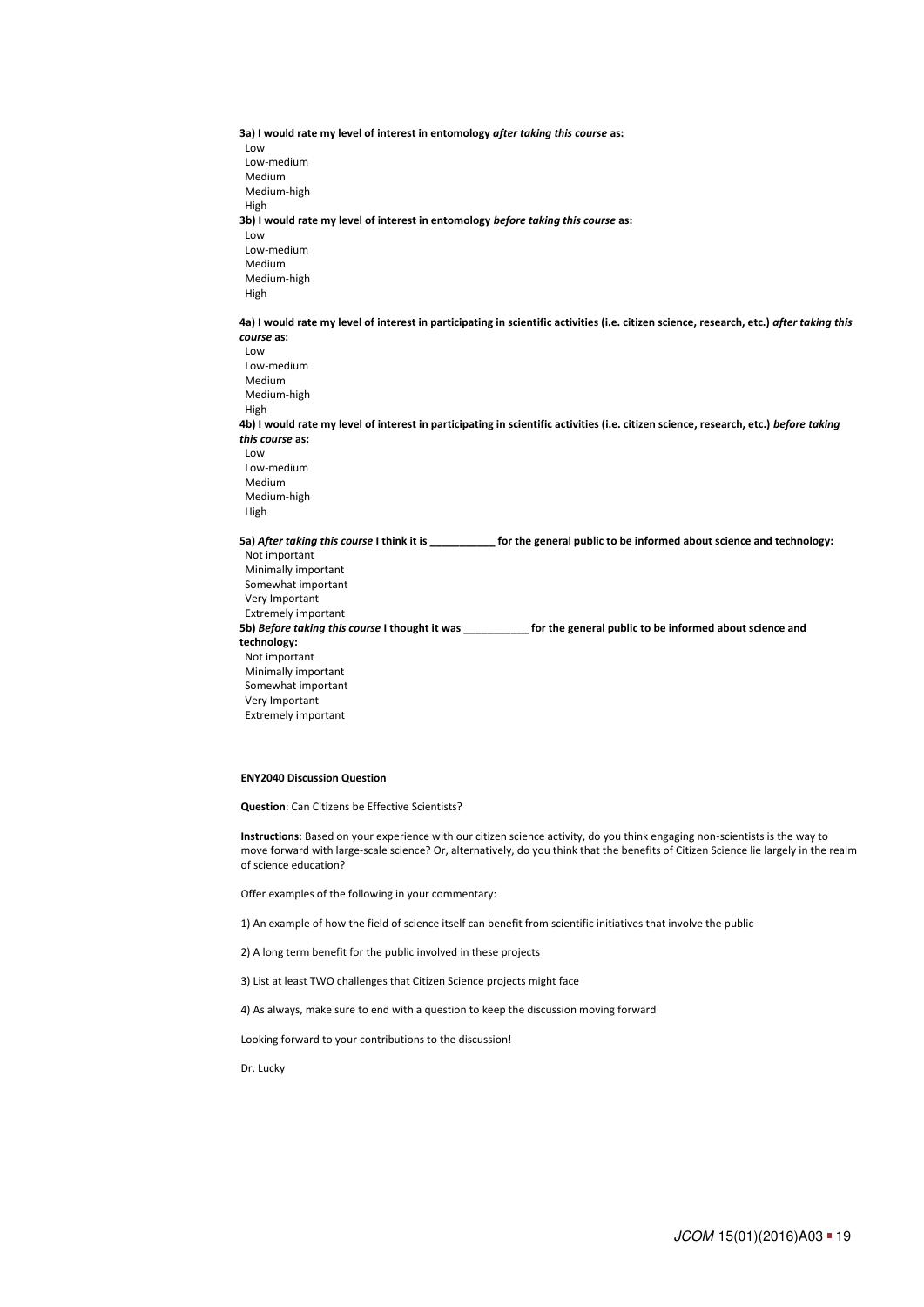- **References** Alvaro, R. A. (1979). 'The effectiveness of a science therapy program upon science anxious undergraduates'. Retrieved from ProQuest Dissertations & Theses Full Text. (302916772). PhD thesis. Chicago, IL, U.S.A.: Loyola University of Chicago.
	- Auerbach, C. and Silverstein, L. B. (2003). Qualitative Data: An Introduction to Coding and Analysis. New York, NY, U.S.A.: NYU Press.

<span id="page-19-10"></span>Bard College (n.d.). *Citizen Science*. URL: <citizenscience.bard.ed>.

- <span id="page-19-12"></span>Bell, P., Lewenstein, B., Shouse, A. W. and Feder, M. A., eds. (2009). Learning Science in Informal Environments: People, Places, and Pursuits. Washington, D.C., U.S.A.: National Academies Press. URL: <http://www.nap.edu/catalog/12190>.
- <span id="page-19-5"></span>Bestelmeyer, S. V., Elser, M. M., Spellman, K. V., Sparrow, E. B., Haan-Amato, S. S. and Keener, A. (2015). 'Collaboration, interdisciplinary thinking, and communication: new approaches to K–12 ecology education'. *Frontiers in Ecology and the Environment* 13 (1), pp. 37–43. DOI: [10.1890/140130](http://dx.doi.org/10.1890/140130).
- <span id="page-19-7"></span>Blake, R. A., Liou-Mark, J. and Lansiquot, R. D. (2015). 'Promoting the Geosciences Among Grades 8–12 Minority Students in the Urban Coastal Environment of New York City'. *Journal of Geoscience Education* 63 (1), pp. 29–40. DOI: [10.5408/13-101.1](http://dx.doi.org/10.5408/13-101.1).
- <span id="page-19-11"></span>Bogdan, R. and Biklen, S. K. (2007). Qualitative Research for Education: An Introduction to Theories and Methods. 5th ed. Boston, MA, U.S.A.: Pearson/Allyn and Bacon.
- <span id="page-19-2"></span>Bonney, R., Ballard, H., Jordan, R., McCallie, E., Phillips, T., Shirk, J. and Wilderman, C. C. (2009). Public Participation in Scientific Research: Defining the Field and Assessing Its Potential for Informal Science Education. A CAISE Inquiry Group Report. URL: <http://eric.ed.gov/?id=ED519688>.
- <span id="page-19-0"></span>Bonney, R., Shirk, J. L., Phillips, T. B., Wiggins, A., Ballard, H. L., Miller-Rushing, A. J. and Parrish, J. K. (2014). 'Next Steps for Citizen Science'. *Science* 343 (6178), pp. 1436–1437. DOI: [10.1126/science.1251554](http://dx.doi.org/10.1126/science.1251554).
- <span id="page-19-1"></span>Bonter, D. N. and Cooper, C. B. (2012). 'Data validation in citizen science: a case study from Project FeederWatch'. *Frontiers in Ecology and the Environment* 10 (6), pp. 305–307. DOI: [10.1890/110273](http://dx.doi.org/10.1890/110273).
- <span id="page-19-8"></span>Brossard, D., Lewenstein, B. and Bonney, R. (2005). 'Scientific knowledge and attitude change: The impact of a citizen science project'. *International Journal of Science Education* 27 (9), pp. 1099–1121. DOI: [10.1080/09500690500069483](http://dx.doi.org/10.1080/09500690500069483).
- <span id="page-19-9"></span>Campbell, D. T. and Stanley, J. (1963). Experimental and Quasi-Experimental Designs for Research. Belmont, CA, U.S.A.: Wadsworth Cengage Learning.
- <span id="page-19-4"></span>Cannady, M. A., Greenwald, E. and Harris, K. N. (2014). 'Problematizing the STEM Pipeline Metaphor: Is the STEM Pipeline Metaphor Serving Our Students and the STEM Workforce?' *Science Education* 98 (3), pp. 443–460. DOI: [10.1002/sce.21108](http://dx.doi.org/10.1002/sce.21108).
- <span id="page-19-6"></span>Carlsen, W. S., Goehring, L. and Kerlin, S. C. (2014). 'From Local to EXtreme Environments (FLEXE): Connecting Students and Scientists in Online Forums'. In: *Geoscience Research and Outreach*. Ed. by V. C. H. Tong. Innovations in Science Education and Technology. Springer Netherlands, pp. 81–89. DOI: [10.1007/978-94-007-6943-4\\_6](http://dx.doi.org/10.1007/978-94-007-6943-4_6).
- <span id="page-19-3"></span>Coleman, J. S. M. and Mitchell, M. 'Active Learning in the Atmospheric Science Classroom and Beyond Through High-Altitude Ballooning'. *Journal of College Science Teaching* 44 (2). URL: [http://digital.nsta.org/article/Active+Learn](http://digital.nsta.org/article/Active+Learning+in+the+Atmospheric+Science+Classroom+and+Beyond+Through+High-Altitude+Ballooning/1839234/229574/article.html) [ing+in+the+Atmospheric+Science+Classroom+and+Beyond+Through+High-Alt](http://digital.nsta.org/article/Active+Learning+in+the+Atmospheric+Science+Classroom+and+Beyond+Through+High-Altitude+Ballooning/1839234/229574/article.html) [itude+Ballooning/1839234/229574/article.html](http://digital.nsta.org/article/Active+Learning+in+the+Atmospheric+Science+Classroom+and+Beyond+Through+High-Altitude+Ballooning/1839234/229574/article.html).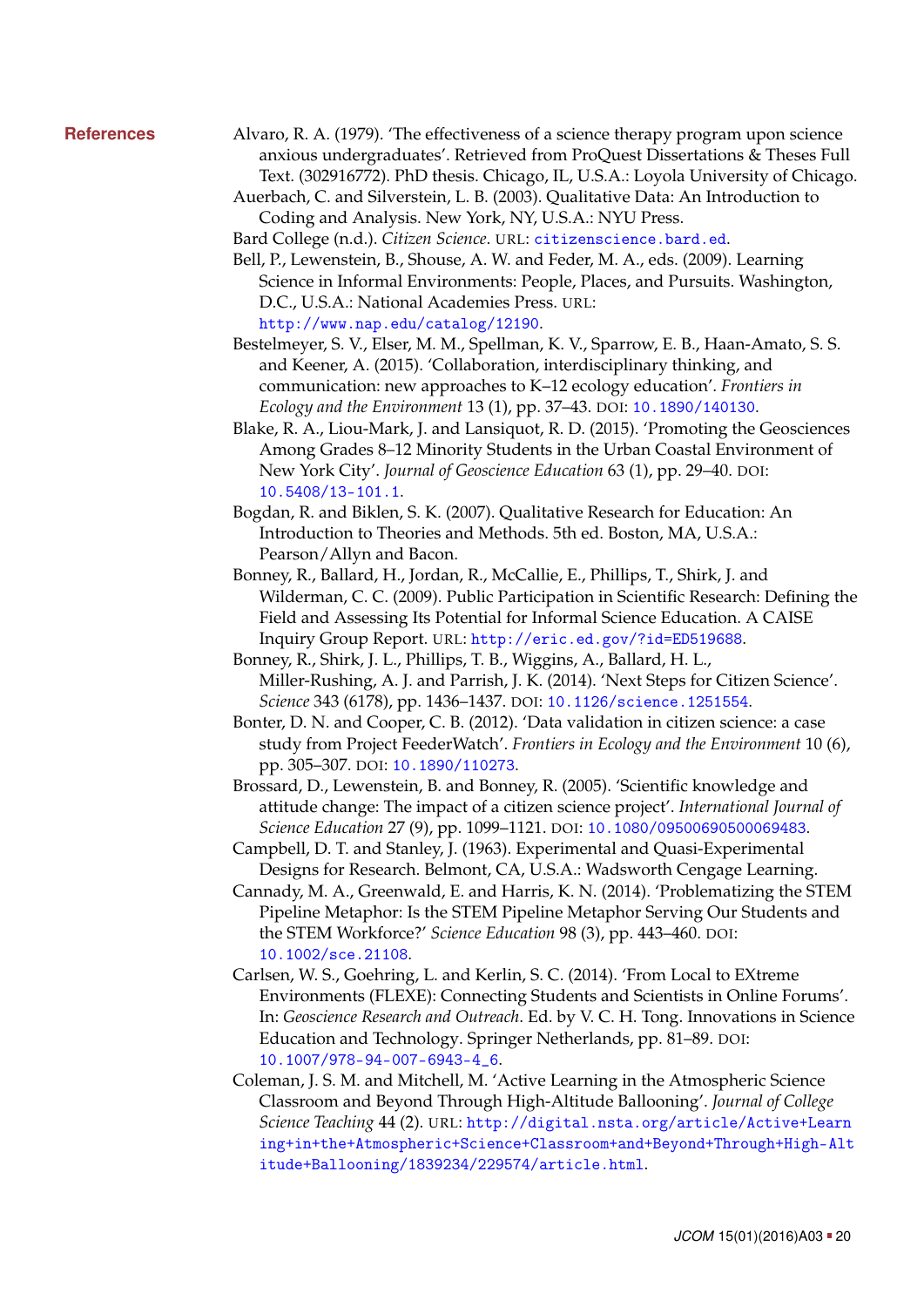- <span id="page-20-1"></span>Conrad, C. C. and Hilchey, K. G. (2011). 'A review of citizen science and community-based environmental monitoring: issues and opportunities'. *Environmental Monitoring and Assessment* 176 (1), pp. 273–291. DOI: [10.1007/s10661-010-1582-5](http://dx.doi.org/10.1007/s10661-010-1582-5).
- <span id="page-20-3"></span>Corin, E. N., Jones, M. G., Andre, T., Childers, G. and Hite, R. (2015). *Where do they Fit? Astronomy and Birding Hobbyists in the STEM Learning Ecosystem*. Poster presented at the American Educational Research Association annual meeting, Chicago, IL, U.S.A., 11th April 2015.
- <span id="page-20-10"></span>Crall, A. W., Jordan, R., Holfelder, K., Newman, G. J., Graham, J. and Waller, D. M. (2013). 'The impacts of an invasive species citizen science training program on participant attitudes, behavior, and science literacy'. *Public Understanding of Science* 22 (6), pp. 745–764. DOI: [10.1177/0963662511434894](http://dx.doi.org/10.1177/0963662511434894).
- <span id="page-20-2"></span>Dickinson, J. L., Shirk, J., Bonter, D., Bonney, R., Crain, R. L., Martin, J., Phillips, T. and Purcell, K. (2012). 'The current state of citizen science as a tool for ecological research and public engagement'. *Frontiers in Ecology and the Environment* 10 (6), pp. 291–297. DOI: [10.1890/110236](http://dx.doi.org/10.1890/110236).

<span id="page-20-4"></span>Egger, A. E. (2007). 'Cultivating Citizen Scientists in the Undergraduate Science Classroom'. *AGU Fall Meeting Abstracts* 11. URL: <http://adsabs.harvard.edu/abs/2007AGUFMED11D..01E>.

- <span id="page-20-7"></span>Frantz, K., Carruth, L. and Goode, C. (November 2014). *Collaborative Research for Novice Undergraduates*. Poster presented at the AACU Transforming STEM Higher Education meeting, Atlanta, GA, U.S.A.
- <span id="page-20-6"></span>Freeman, S., Eddy, S. L., McDonough, M., Smith, M. K., Okoroafor, N., Jordt, H. and Wenderoth, M. P. (2014). 'Active learning increases student performance in science, engineering, and mathematics'. *Proceedings of the National Academy of Sciences* 111 (23), pp. 8410–8415. DOI: [10.1073/pnas.1319030111](http://dx.doi.org/10.1073/pnas.1319030111).
- <span id="page-20-8"></span>Gasper, B. J. and Gardner, S. M. (2013). 'Engaging Students in Authentic Microbiology Research in an Introductory Biology Laboratory Course is Correlated with Gains in Student Understanding of the Nature of Authentic Research and Critical Thinking'. *Journal of Microbiology & Biology Education* 14 (1), pp. 25–34. DOI: [10.1128/jmbe.v14i1.460](http://dx.doi.org/10.1128/jmbe.v14i1.460).
- <span id="page-20-13"></span>Hamilton, L. (2011). *Case studies in educational research*. British Educational Research Association on-line resource. URL: [https://www.bera.ac.uk/researchers-res](https://www.bera.ac.uk/researchers-resources/publications/case-studies-in-educational-research) [ources/publications/case-studies-in-educational-research](https://www.bera.ac.uk/researchers-resources/publications/case-studies-in-educational-research).
- <span id="page-20-5"></span>Haywood, B. K. and Besley, J. C. (2014). 'Education, outreach, and inclusive engagement: Towards integrated indicators of successful program outcomes in participatory science'. *Public Understanding of Science* 23 (1), pp. 92–106. DOI: [10.1177/0963662513494560](http://dx.doi.org/10.1177/0963662513494560).
- <span id="page-20-9"></span>Jacob, N. P. (2012). 'Investigating Arabia Mountain: A Molecular Approach'. *Science* 335 (6076), pp. 1588–1589. DOI: [10.1126/science.1213692](http://dx.doi.org/10.1126/science.1213692).
- <span id="page-20-12"></span>Johnson, R. B. and Onwuegbuzie, A. J. (2004). 'Mixed Methods Research: A Research Paradigm Whose Time Has Come'. *Educational Researcher* 33 (7), pp. 14–26. DOI: [10.3102/0013189X033007014](http://dx.doi.org/10.3102/0013189X033007014).
- <span id="page-20-11"></span>Jordan, R. C., Gray, S. A., Howe, D. V., Brooks, W. R. and Ehrenfeld, J. G. (2011). 'Knowledge gain and behavioral change in citizen-science programs'. *Conservation Biology: The Journal of the Society for Conservation Biology* 25 (6), pp. 1148–1154. DOI: [10.1111/j.1523-1739.2011.01745.x](http://dx.doi.org/10.1111/j.1523-1739.2011.01745.x).
- <span id="page-20-0"></span>Lucky, A., Savage, A. M., Nichols, L. M., Castracani, C., Shell, L., Grasso, D. A., Mori, A. and Dunn, R. R. (2014). 'Ecologists, educators, and writers collaborate with the public to assess backyard diversity in The School of Ants Project'. *Ecosphere* 5 (7), art78. DOI: [10.1890/ES13-00364.1](http://dx.doi.org/10.1890/ES13-00364.1).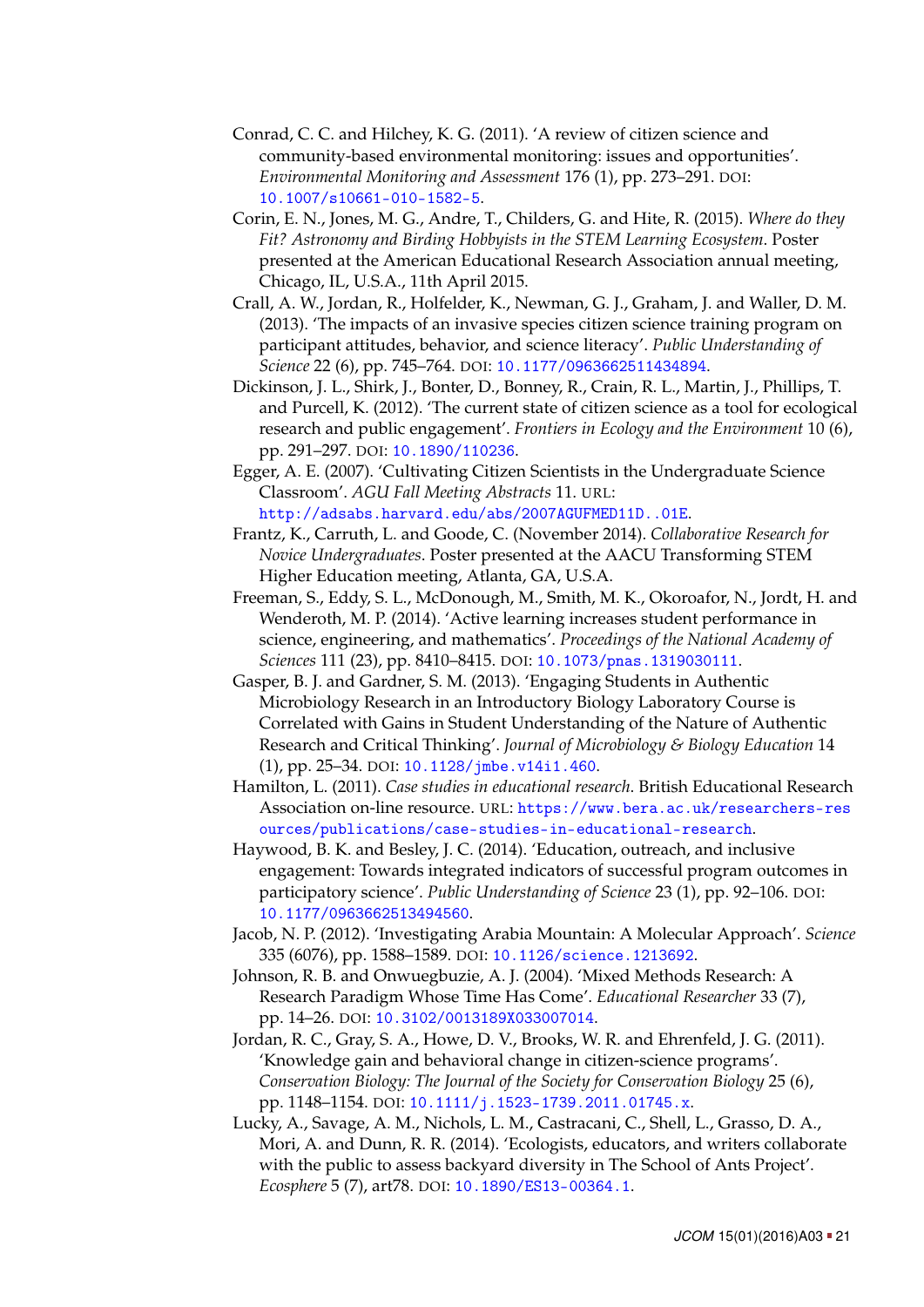- <span id="page-21-11"></span>Mallow, J. V. (2006). 'Science anxiety: Research and action'. In: Handbook of College Science Teaching. Ed. by J. J. Mintzes and W. H. Leonard. Arlington, VA, U.S.A.: NSTA Press, pp. 3–14.
- <span id="page-21-8"></span>Miles, M. B. and Huberman, A. M. (1994). Qualitative Data Analysis: An Expanded Sourcebook. 2nd ed. SAGE Publications.
- <span id="page-21-12"></span>Miller, J. D. (2010). The conceptualization and measurement of civic scientific literacy for the twenty-first century. Ed. by J. Meinwald and J. G. Hildebrand. Cambridge, MA, U.S.A.: American Academy of Arts and Sciences. URL: <http://www.amacad.org/pdfs/slacweb.pdf>.
- <span id="page-21-0"></span>Miller-Rushing, A., Primack, R. and Bonney, R. (2012). 'The history of public participation in ecological research'. *Frontiers in Ecology and the Environment* 10 (6), pp. 285–290. DOI: [10.1890/110278](http://dx.doi.org/10.1890/110278).
- <span id="page-21-14"></span>National Research Council (2005). *America's Lab Report: Investigations in High School Science*. URL: [http://www.nap.edu/catalog/11311/americas-lab-report-inve](http://www.nap.edu/catalog/11311/americas-lab-report-investigations-in-high-school-science) [stigations-in-high-school-science](http://www.nap.edu/catalog/11311/americas-lab-report-investigations-in-high-school-science).
- <span id="page-21-6"></span>Nerbonne, J. F. and Nelson, K. C. (2004). 'Volunteer Macroinvertebrate Monitoring in the United States: Resource Mobilization and Comparative State Structures'. *Society & Natural Resources* 17 (9), pp. 817–839. DOI: [10.1080/08941920490493837](http://dx.doi.org/10.1080/08941920490493837).
- <span id="page-21-3"></span>Pandya, R. E. (2012). 'A framework for engaging diverse communities in citizen science in the US'. *Frontiers in Ecology and the Environment* 10 (6), pp. 314–317. DOI: [10.1890/120007](http://dx.doi.org/10.1890/120007).
- <span id="page-21-4"></span>Powell, N. L. and Harmon, B. B. (2014). 'Developing Scientists: A Multiyear Research Experience at a Two-Year College'. *Journal of College Science Teaching* 44 (2), pp. 11–17.
- <span id="page-21-5"></span>Price, C. A. and Lee, H.-S. (2013). 'Changes in participants' scientific attitudes and epistemological beliefs during an astronomical citizen science project'. *Journal of Research in Science Teaching* 50 (7). DOI: [10.1002/tea.21090](http://dx.doi.org/10.1002/tea.21090).
- <span id="page-21-9"></span>Rotman, D., Preece, J., Hammock, J., Procita, K., Hansen, D., Parr, C., Lewis, D. and Jacobs, D. (February 2012). 'Dynamic Changes in Motivation in Collaborative Citizen-science Projects'. In: *Proceedings of the ACM 2012 Conference on Computer Supported Cooperative Work*. New York, NY, USA: ACM, pp. 217–226. DOI: [10.1145/2145204.2145238](http://dx.doi.org/10.1145/2145204.2145238).
- <span id="page-21-2"></span>Sauermann, H. and Franzoni, C. (2015). 'Crowd science user contribution patterns and their implications'. *Proceedings of the National Academy of Sciences* 112 (3), pp. 679–684. DOI: [10.1073/pnas.1408907112](http://dx.doi.org/10.1073/pnas.1408907112).
- <span id="page-21-1"></span>Shirk, J. L., Ballard, H. L., Wilderman, C. C., Phillips, T., Wiggins, A., Jordan, R., McCallie, E., Minarchek, M., Lewenstein, B. V., Krasny, M. E. and Bonney, R. (2012). 'Public participation in scientific research: a framework for deliberate design'. *Ecology and Society* 17 (2), p. 29.
- <span id="page-21-7"></span>Sibthorp, J., Paisley, K., Gookin, J. and Ward, P. (2007). 'Addressing response-shift bias: retrospective pretests in recreation research and evaluation'. *Journal of Leisure Research* 39 (2), pp. 295–315.
- <span id="page-21-10"></span>Steele, C. M. (1997). 'A threat in the air: How stereotypes shape intellectual identity and performance'. *American Psychologist* 52 (6), pp. 613–629. DOI: [10.1037/0003-066X.52.6.613](http://dx.doi.org/10.1037/0003-066X.52.6.613).
- <span id="page-21-13"></span>Steininger, M. S., Hulcr, J., Šigut, M. and Lucky, A. (2015). 'Simple and Efficient Trap for Bark and Ambrosia Beetles (Coleoptera: Curculionidae) to Facilitate Invasive Species Monitoring and Citizen Involvement'. *Journal of Economic Entomology* 108 (3), pp. 1115–1123. DOI: [10.1093/jee/tov014](http://dx.doi.org/10.1093/jee/tov014).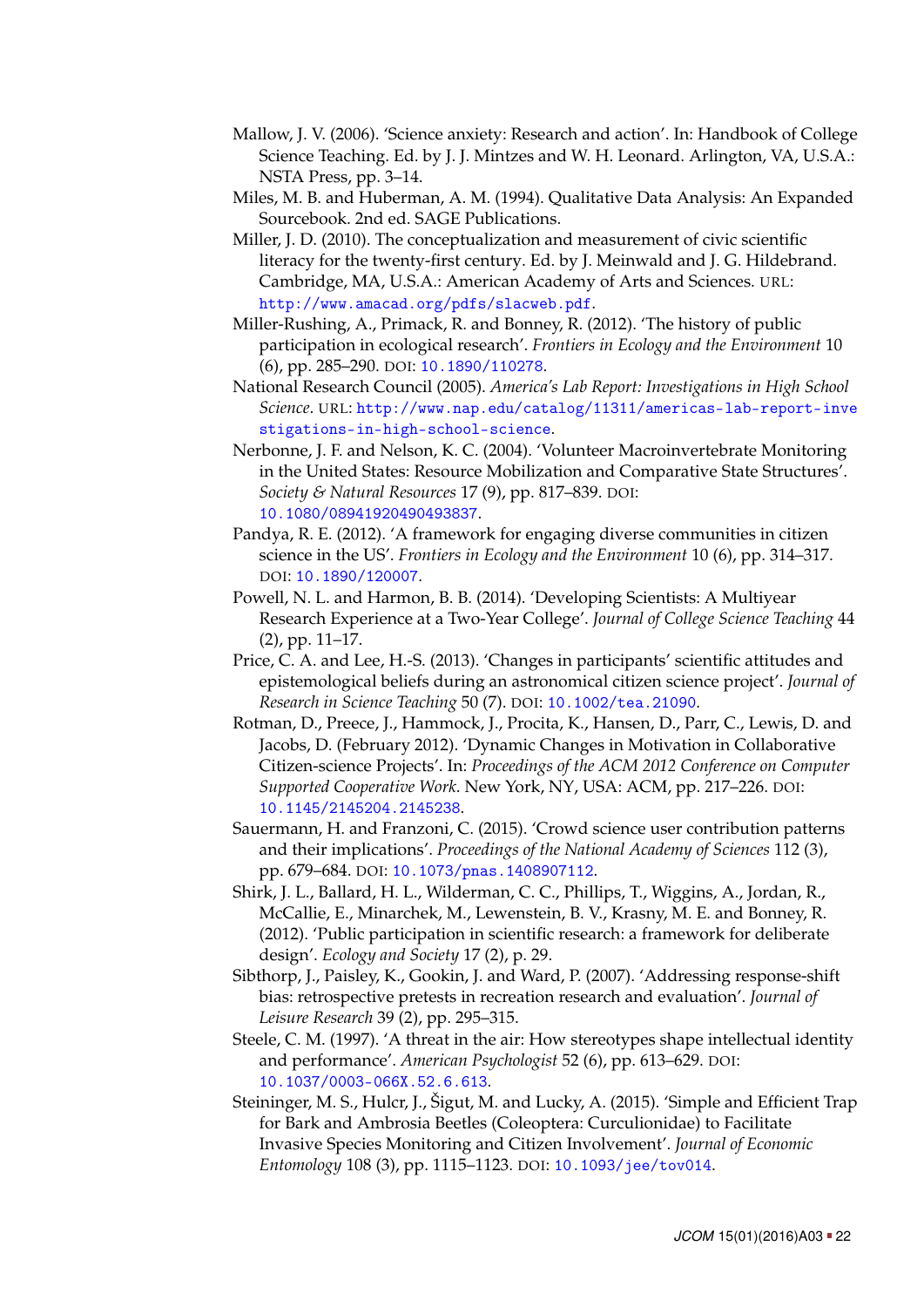- <span id="page-22-4"></span>Varner, J. (2014). 'Scientific Outreach: Toward Effective Public Engagement with Biological Science'. *BioScience* 64 (4), pp. 333–340. DOI: [10.1093/biosci/biu021](http://dx.doi.org/10.1093/biosci/biu021).
- <span id="page-22-2"></span>Weaver, G. C., Russell, C. B. and Wink, D. J. (2008). 'Inquiry-based and research-based laboratory pedagogies in undergraduate science'. *Nature Chemical Biology* 4 (10), pp. 577–580. DOI: [10.1038/nchembio1008-577](http://dx.doi.org/10.1038/nchembio1008-577).
- <span id="page-22-0"></span>Wiggins, A. and Crowston, K. (2011). 'From Conservation to Crowdsourcing: A Typology of Citizen Science'. In: *2011 44th Hawaii International Conference on System Sciences (HICSS)*. 2011 44th Hawaii International Conference on System Sciences (HICSS), pp. 1–10. DOI: [10.1109/HICSS.2011.207](http://dx.doi.org/10.1109/HICSS.2011.207).
- <span id="page-22-3"></span>Wright, S. L., Jenkins-Guarnieri, M. A. and Murdock, J. L. (2012). 'Career Development Among First-Year. College Students College Self-Efficacy, Student Persistence, and Academic Success'. *Journal of Career Development* 40 (4), pp. 292–310. DOI: [10.1177/0894845312455509](http://dx.doi.org/10.1177/0894845312455509).
- <span id="page-22-1"></span>Yaffe, K., Bender, C. and Sechrest, L. (2014). 'How Does Undergraduate Research Experience Impact Career Trajectories and Level of Career Satisfaction: A Comparative Survey'. *Journal of College Science Teaching* 44 (1), pp. 25–33. URL: [http://digital.nsta.org/article/How+Does+Undergraduate+Research+Expe](http://digital.nsta.org/article/How+Does+Undergraduate+Research+Experience+Impact+Career+Trajectories+and+Level+of+Career+Satisfaction%3A+A+Comparative+Survey/1783519/221015/article.html) [rience+Impact+Career+Trajectories+and+Level+of+Career+Satisfaction%3](http://digital.nsta.org/article/How+Does+Undergraduate+Research+Experience+Impact+Career+Trajectories+and+Level+of+Career+Satisfaction%3A+A+Comparative+Survey/1783519/221015/article.html) [A+A+Comparative+Survey/1783519/221015/article.html](http://digital.nsta.org/article/How+Does+Undergraduate+Research+Experience+Impact+Career+Trajectories+and+Level+of+Career+Satisfaction%3A+A+Comparative+Survey/1783519/221015/article.html).
- <span id="page-22-5"></span>Yin, R. K. (2009). Case Study Research: Design and Methods. Thousand Oaks, CA, U.S.A.: SAGE.

**Authors** Tyler Vitone is a graduate research assistant in the Entomology and Nematology Department at the University of Florida. His research investigates population genomics of introduced ant species using high-throughput sequencing of samples collected through School of Ants. In addition to working with citizen science as an educational tool, Tyler also teaches in undergraduate classes. E-mail: [tvitone@ufl.edu.](mailto:tvitone@ufl.edu)

> Kathryn A. Stofer is Research Assistant Professor of STEM Education and Outreach at the University of Florida. She holds a PhD in Science Education focused on Free-Choice Learning, MS in Science Journalism, and BS in Biology. Her research and Extension work on public engagement with agriscience investigates how non-professionals gather, access, and make use of current agriscience research and how agriscientists meaningfully share their work with broad audiences. E-mail: [stofer@ufl.edu.](mailto:stofer@ufl.edu)

M. Sedonia Steininger is a PhD student at the University of Florida. Her master's thesis centered on the development and implantation of a large-scale monitoring program for bark and ambrosia beetles using the Backyard Bark Beetles citizen science project, which she also manages. Currently she is a PhD student working on delimitation of a cryptic ambrosia beetle species complex, Euwallacea fornicatus. E-mail: [m.sedonia@ufl.edu.](mailto:m.sedonia@ufl.edu)